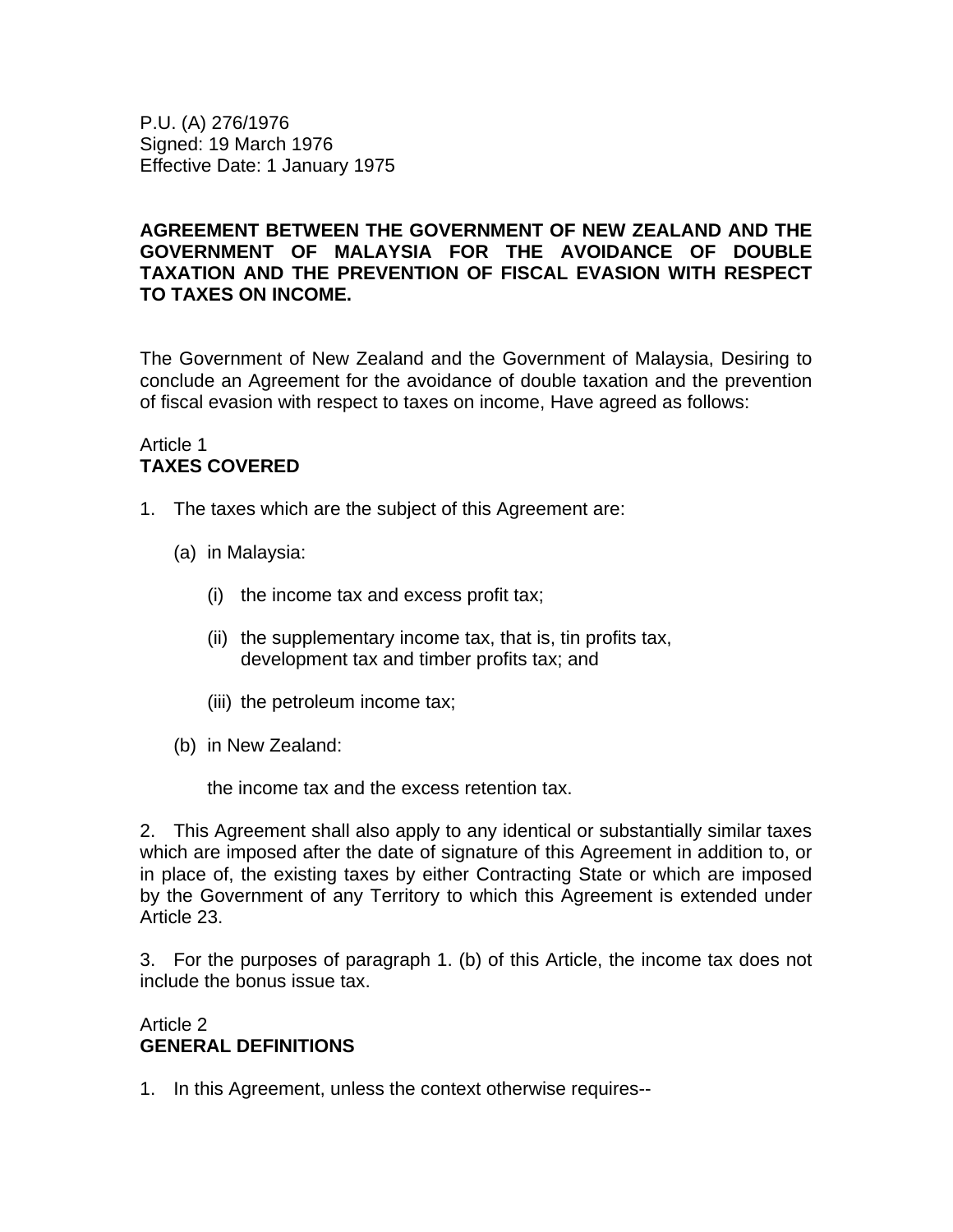- (a) the term "Malaysia" means the Federation of Malaysia and includes any area adjacent to the territorial waters of Malaysia which in accordance with international law has been or may hereafter be designated, under the laws of Malaysia concerning the Continental Shelf, as an area within which the rights of Malaysia with respect to the sea bed and sub-soil and their natural resources may be exercised;
- (b) the term "New Zealand" includes the continental shelf of New Zealand as defined under the law of New Zealand concerning the continental shelf; it does not include the Cook Islands, Niue or the Tokelau Islands;
- (c) the terms "a Contracting State" and "the other Contracting State" mean Malaysia or New Zealand, as the context requires;
- (d) the term "person" includes an individual, a company and such unincorporated bodies of persons as are treated as persons under the laws of the respective Contracting States relating to the taxes to which this Agreement applies by virtue of Article 1;
- (e) the term "company" means any body corporate or any entity which is treated as a body corporate for tax purposes;
- (f) the term "Malaysian tax" means tax imposed by Malaysia being tax to which this Agreement applies by virtue of Article 1; the term "New Zealand tax" means tax imposed by New Zealand being tax to which this Agreement applies by virtue of Article 1;
- (g) the term "tax" means Malaysian tax or New Zealand tax, as the context requires;
- (h) the terms "Malaysian enterprise" and "New Zealand enterprise" mean respectively an enterprise carried on by a Malaysian resident and an enterprise carried on by a New Zealand resident;
- (i) the term "competent authority" means, in the case of Malaysia, the Minister of Finance or his authorised representative, and, in the case of New Zealand, the Commissioner of Inland Revenue or his authorised representative;
- (j) the term "natural resource royalties" means payments of any kind to the extent to which they are made as consideration for the operation of, or the right to operate, any mine or quarry, or as consideration for the extraction, removal or other exploitation of, or the right to extract, remove or otherwise exploit, standing timber or any natural resource;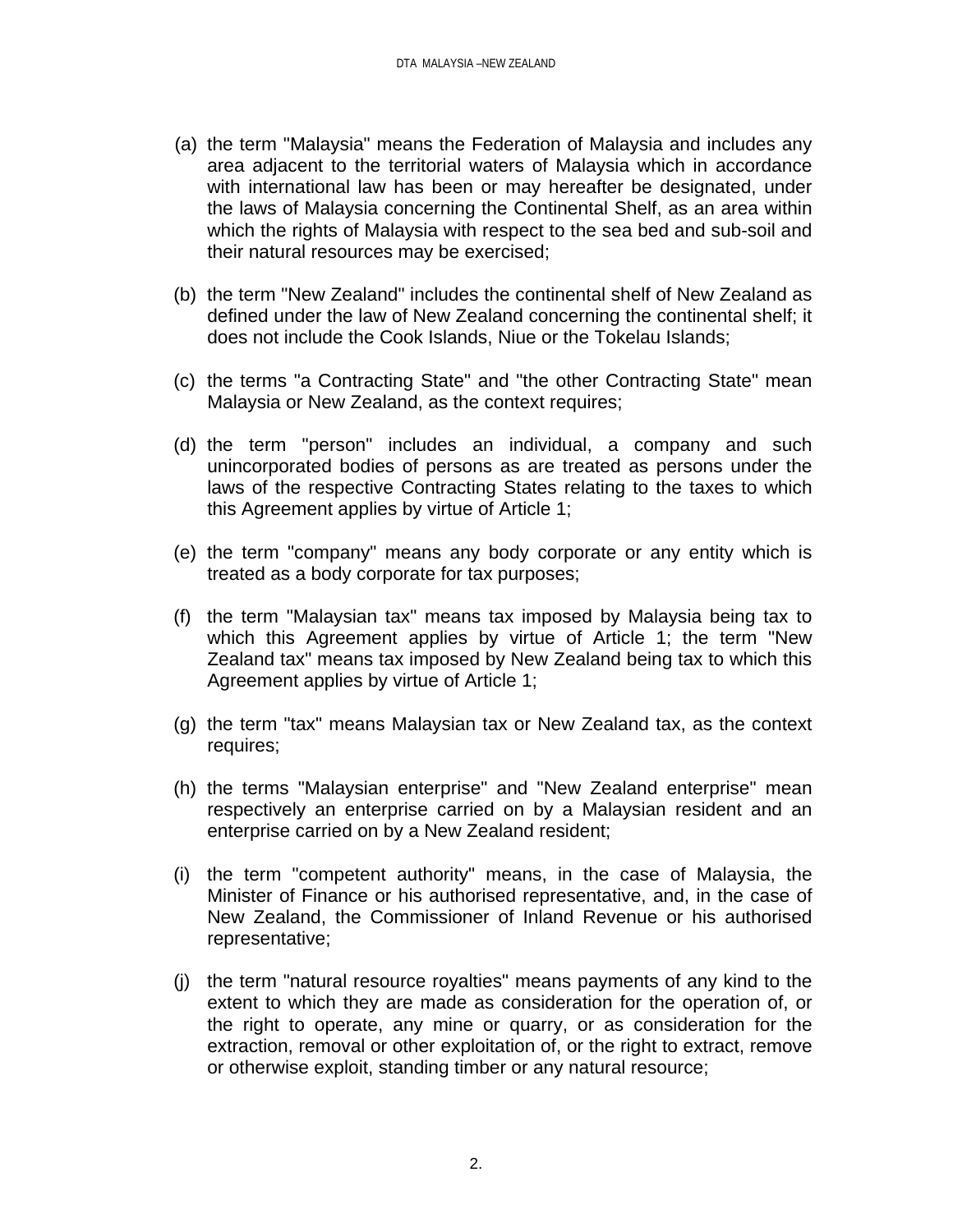- (k) the term "industrial or commercial profits" means income or profits derived by an enterprise of a Contracting State from the carrying on of a business, but does not include--
	- (i) dividends, interest, royalties (as defined in paragraph 3 of Article 10), or natural resource royalties; or
	- (ii) income or profits from the sale or other disposition of land situated in the other Contracting State or of any estate or interest in land so situated, or from the sale or other disposition of any share or comparable interest in a company or association whose assets consist wholly or principally of any such land or any such estate or interest; or
	- (iii) income or profits from the grant or renewal, or from the sale or other disposition, of any right relating to the operation of any mine or quarry situated in the other Contracting State or to the extraction, removal or other exploitation of any standing timber or of any natural resource so situated, or from the sale or other disposition of any share or comparable interest in a company or association whose assets consist wholly or principally of any such right; in this subparagraph (k) (iii), the term "right" means any right, licence, permit, authority, title, option, privilege or other concession and includes a share or interest in any right, licence, permit, authority, title, option, privilege or other concession; or
	- (iv) rent; or
	- (v) charges for the bailment of livestock; or
	- (vi) income or profits from operating ships or aircraft; or
	- (vii) remuneration or other income for personal (including professional) services;
- (l) the terms "enterprise of a Contracting State" and "enterprise of the other Contracting State" mean a Malaysian enterprise or a New Zealand enterprise, as the context requires; (m) words in the singular include the plural and words in the plural include the singular.

2. In determining, for the purposes of Article 8, 9 or 10, whether dividends, interest or royalties are beneficially owned by a resident of a Contracting State, dividends, interest or royalties in respect of which a trustee is subject to tax in that Contracting State shall be treated as being beneficially owned by that trustee.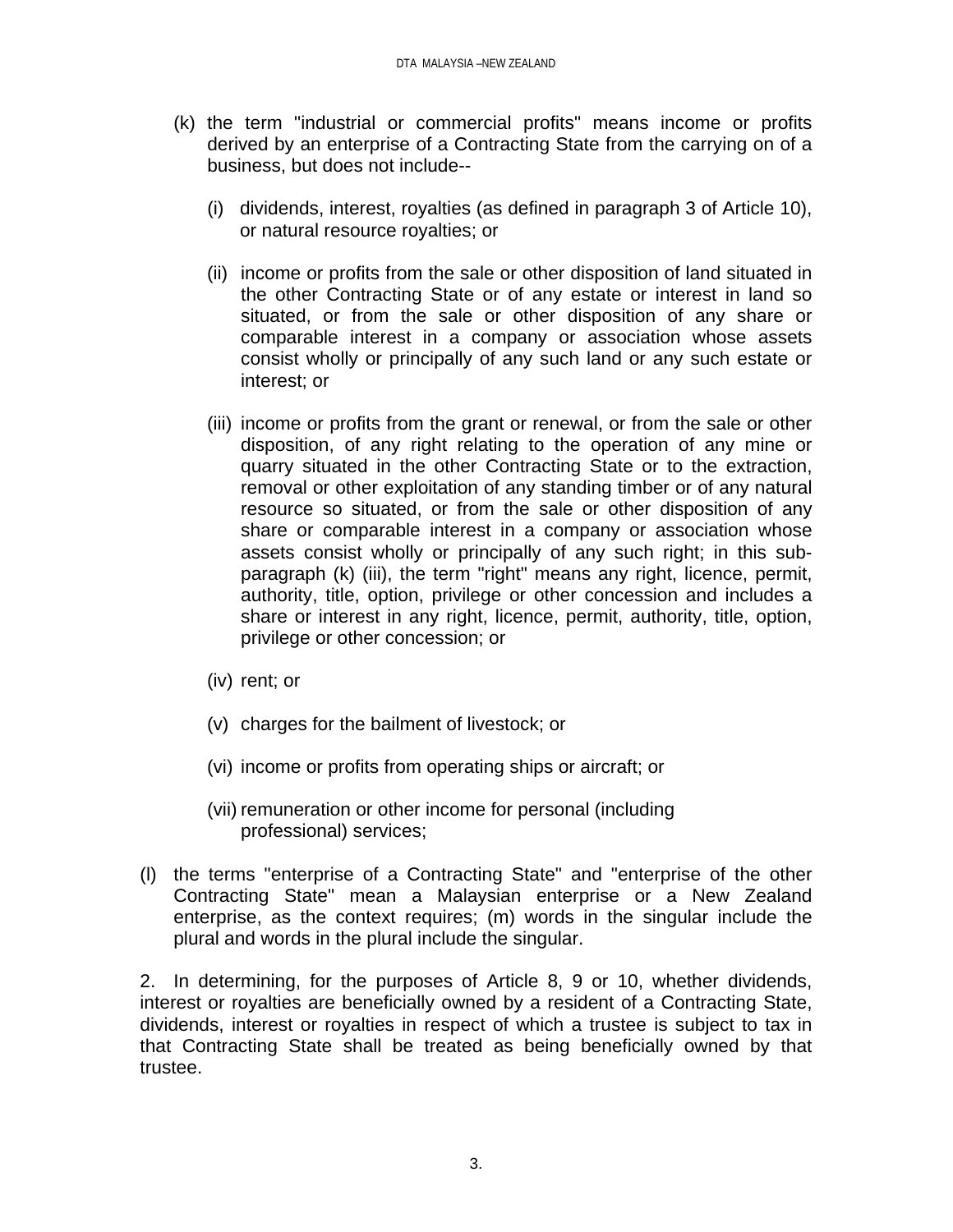3. Every reference in Articles 8 and 19 to a dividend paid by a company which is resident in Malaysia for the purposes of Malaysian tax--

- (a) shall be deemed to include a reference to a dividend paid by a company which is resident in Singapore for the purposes of Singapore tax and which has, in relation to that dividend, declared itself to be a resident of Malaysia for the purposes of Article VII of the Agreement between the Government of Malaysia and the Government of the Republic of Singapore for the Avoidance of Double Taxation and the Prevention of Fiscal Evasion with respect to Taxes on Income signed in Singapore on 26 December 1968; and
- (b) shall be deemed not to include a reference to a dividend paid by a company which is resident in Malaysia for the purposes of Malaysian tax but which has, in relation to that dividend, declared itself to be a resident of Singapore for the purposes of the said Article VII.

4. In this Agreement, the terms "Malaysian tax" and "New Zealand tax" do not include any amount which represents a penalty or interest imposed under the law of either Contracting State relating to the taxes to which this Agreement applies by virtue of Article 1.

5. In the application of the provisions of this Agreement by a Contracting State any term not otherwise defined shall, unless the context otherwise requires, have the meaning which it has under the laws of that Contracting State relating to the taxes to which this Agreement applies by virtue of Article 1.

#### Article 3 **FISCAL DOMICILE**

- 1. For the purposes of this Agreement--
	- (a) the term "New Zealand resident" means a person who is resident in New Zealand for the purposes of New Zealand tax;
	- (b) the term "Malaysian resident" means a person who is resident in Malaysia for the purposes of Malaysian tax.

2. Where by reason of the provisions of paragraph 1 of this Article an individual is both a New Zealand resident and a Malaysian resident then his status shall, for the purposes of this Agreement, be determined as follows--

(a) he shall be treated solely as a New Zealand resident if he has a permanent home available to him in New Zealand and does not have a permanent home available to him in Malaysia and solely as a Malaysian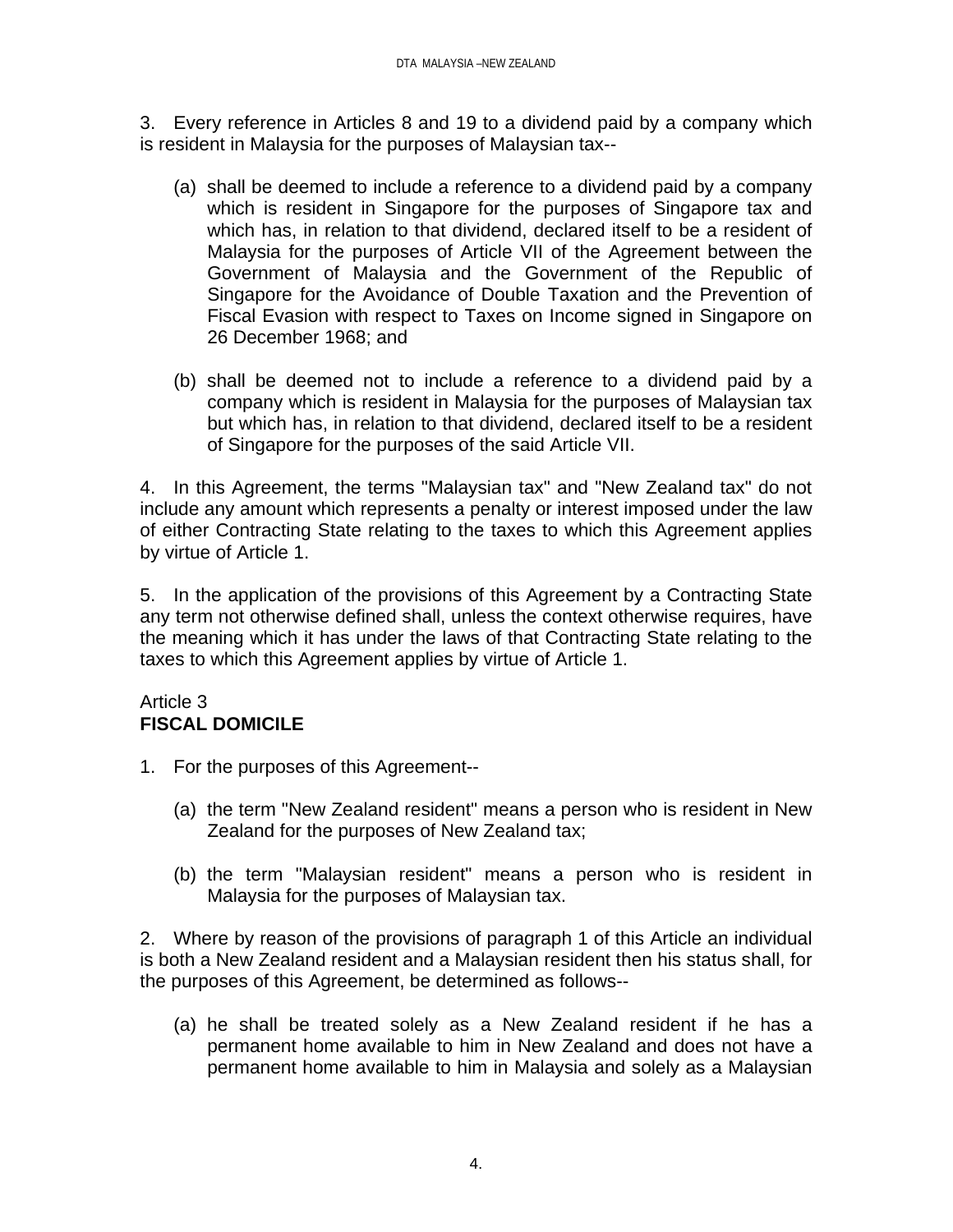resident if he has a permanent home available to him in Malaysia and does not have a permanent home available to him in New Zealand; and

- (b) failing a resolution of the matter under subparagraph (a) of this paragraph, he shall be treated solely as a New Zealand if he has an habitual abode in New Zealand and does not have an habitual abode in Malaysia and solely as a Malaysian resident if he has an habitual abode in Malaysia and does not have an habitual abode in New Zealand; and
- (c) failing a resolution of the matter under subparagraphs (a) and (b) of this paragraph, he shall be treated solely as a New Zealand resident if the Contracting State with which his personal and economic relations are the closer is New Zealand and solely as a Malaysian resident if the Contracting State with which his personal and economic relations are the closer is Malaysia.

3. Where, by reason of the provisions of paragraph 1 of this Article, a person other than an individual is both a New Zealand resident and a Malaysian resident it shall, for the purposes of this Agreement, be treated solely as a New Zealand resident if the centre of its administrative or practical management is situated in New Zealand and solely as a Malaysian resident if the centre of its administrative or practical management is situated in Malaysia whether or not any person outside New Zealand or Malaysia, as the case may be, exercises or is capable of exercising any overriding control of it or of its policy or affairs in any way whatsoever.

4. For the purposes of this Agreement the terms "resident of a Contracting State" and "resident of the other Contracting State" mean a person who is a New Zealand resident or a person who is a Malaysian resident, as the context requires.

#### Article 4

# **PERMANENT ESTABLISHMENT**

1. For the purposes of this Agreement the term "permanent establishment", in relation to an enterprise, means a fixed place of business in which the business of the enterprise is wholly or partly carried on.

- 2. The term "permanent establishment" includes especially--
	- (a) a place of management;
	- (b) a branch;
	- (c) an office;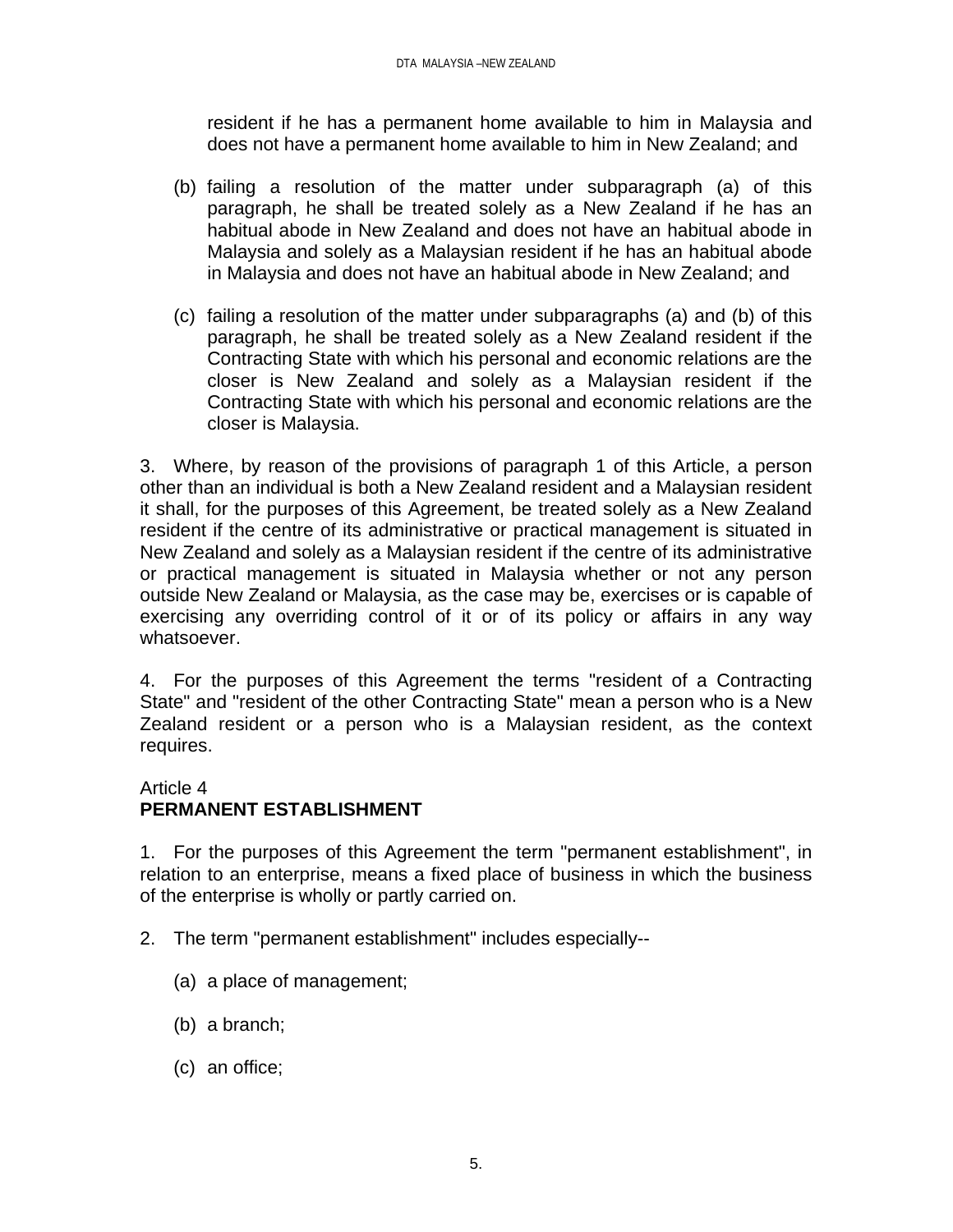- (d) a factory;
- (e) a workshop;
- (f) a mine, quarry, oil well, gas well or other place of extraction of natural resources;
- (g) a farm or plantation, or an agricultural, pastoral or forestry property; and
- (h) a building site or a construction, installation or assembly project which exists for more than six months.
- 3. The term "permanent establishment" shall not be deemed to include--
	- (a) the use of facilities solely for the purpose of storage, display or delivery of goods or merchandise belonging to the enterprise;
	- (b) the maintenance of a stock of goods or merchandise belonging to the enterprise solely for the purpose of storage, display or delivery;
	- (c) the maintenance of a fixed place of business solely for the purpose of purchasing goods or merchandise, or for collecting information, for the enterprise; or
	- (d) the maintenance of a fixed place of business solely for the purpose of advertising, for the supply of information, for scientific research or for similar activities which have a preparatory or auxiliary character, for the enterprise.

4. An enterprise of a Contracting State shall be deemed to have a permanent establishment in the other Contracting State and to carry on business through that permanent establishment if--

- (a) it carries on supervisory activities in that other Contracting State for more than six months in connection with a building site, or a construction, installation or assembly project which is being undertaken, in that other Contracting State; or
- (b) substantial equipment is in that other Contracting State being used or installed by, for or under contract with the enterprise.

5. A person acting in a Contracting State on behalf of an enterprise of the other Contracting State (other than an agent of independent status to whom paragraph 6 of this Article applies) shall be deemed to be a permanent establishment of that enterprise in the first-mentioned Contracting State if--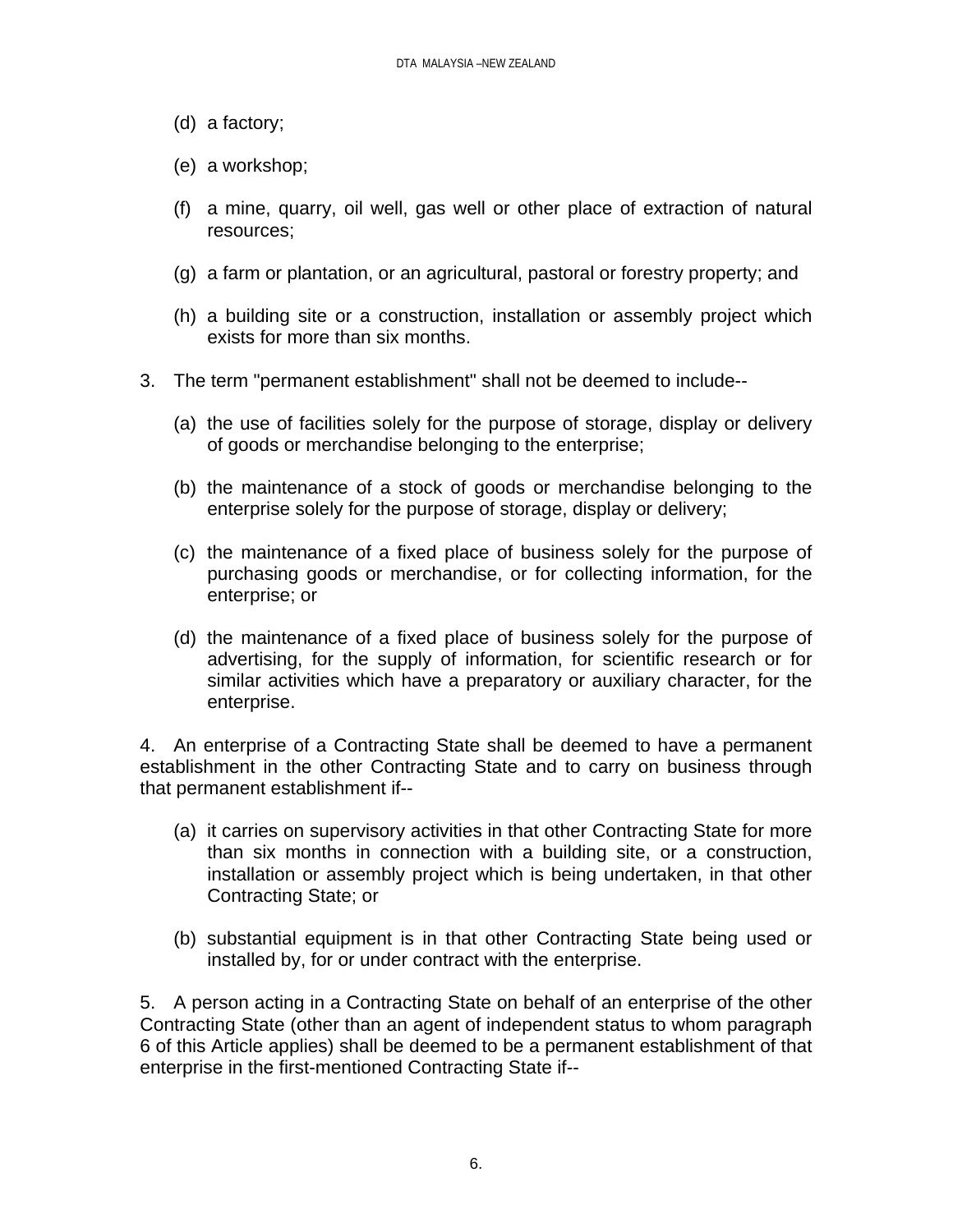- (a) he has, and habitually exercises in that first-mentioned Contracting State, any authority to conclude contracts on behalf of the enterprise, unless his activities are limited to the purchase of goods or merchandise for the enterprise;
- (b) there is maintained in that first-mentioned Contracting State a stock of goods or merchandise belonging to the enterprise from which he habitually fills orders on behalf of the enterprise; or
- (c) in so acting he carries out in that first-mentioned Contracting State activities of any of the kinds referred to in subparagraph (a) (i) or subparagraph (a) (ii) or subparagraph (a) (iii) of paragraph 8 of this Article.

6. An enterprise of a Contracting State shall not be deemed to have a permanent establishment in the other Contracting State merely because it carries on business in that other Contracting State through a broker, a general commission agent or any other agent of independent status, where such a person is acting in the ordinary course of his business as a broker, a general commission agent or other agent of independent status.

7. The fact that a company which is a resident of a Contracting State controls or is controlled by a company which is a resident of the other Contracting State, or which carries on business in that other State (whether through a permanent establishment or otherwise), shall not of itself constitute a place of business of either company a permanent establishment of the other.

8. In any case where paragraph 5 of this Article does not apply, an enterprise of a Contracting State shall be deemed to have a permanent establishment in the other Contracting State and to carry on business through that permanent establishment if--

- (a) for, or at or to the order of, that enterprise, another enterprise--
	- (i) manufactures, assembles, processes, packs or distributes in that other Contracting State any goods or merchandise; or
	- (ii) performs, in that other Contracting State, any mining or quarrying operations or any operations carried on in association with mining or quarrying operations, or performs, in that other Contracting State, any operations for the extraction, removal or other exploitation of standing timber or of any natural resource; or
	- (iii) breeds, manages, agists or raises in that other Contracting State any livestock; and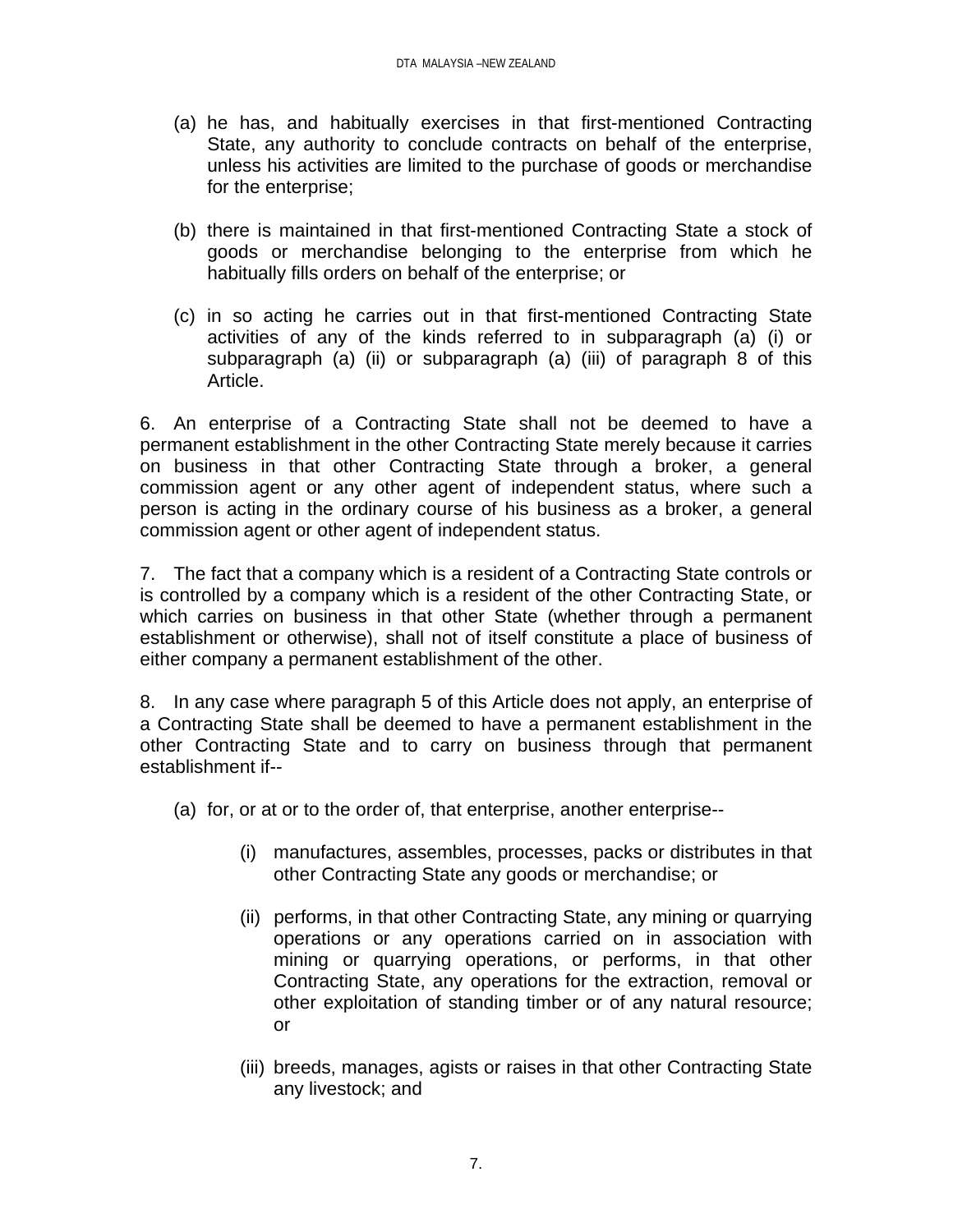(b) either enterprise participates directly or indirectly in the management, control or capital of the other enterprise, or the same persons participate directly or indirectly in the management, control or capital of both enterprises.

# Article 5 **INDUSTRIAL OR COMMERCIAL PROFITS**

1. Industrial or commercial profits of an enterprise of a Contracting State shall be subject to tax only in that Contracting State unless the enterprise carries on business in the other Contracting State through a permanent establishment situated therein. If the enterprise carries on business as aforesaid, tax may be imposed by that other Contracting State on the whole of the industrial or commercial profits of the enterprise from sources within that other Contracting State whether or not those profits are attributable to that permanent establishment.

2. Where an enterprise of a Contracting State carries on business in the other Contracting State through a permanent establishment situated therein, there shall be attributed to that permanent establishment the industrial or commercial profits which it might be expected to make if it were an independent enterprise engaged in the same or similar activities under the same or similar conditions and dealing at arm's length with the enterprise of which it is a permanent establishment; and the profits so attributed shall be deemed to be income derived from sources in that other Contracting State and shall be taxed accordingly.

3. In determining the industrial or commercial profits attributable to a permanent establishment in a Contracting State, there shall be allowed as deductions all expenses of the enterprise, including executive and general administrative expenses, which would be deductible if the permanent establishment were an independent enterprise and which are reasonably connected with the permanent establishment, whether incurred in the Contracting State in which the permanent establishment is situated or elsewhere.

4. If the information available to the competent authority of the Contracting State concerned is inadequate to determine the industrial or commercial profits to be attributed to the permanent establishment, nothing in this Article shall affect the application of the law of that Contracting State in relation to the liability of the enterprise to pay tax in respect of the permanent establishment on an amount determined by the exercise of a discretion or the making of an estimate by the competent authority of that Contracting State.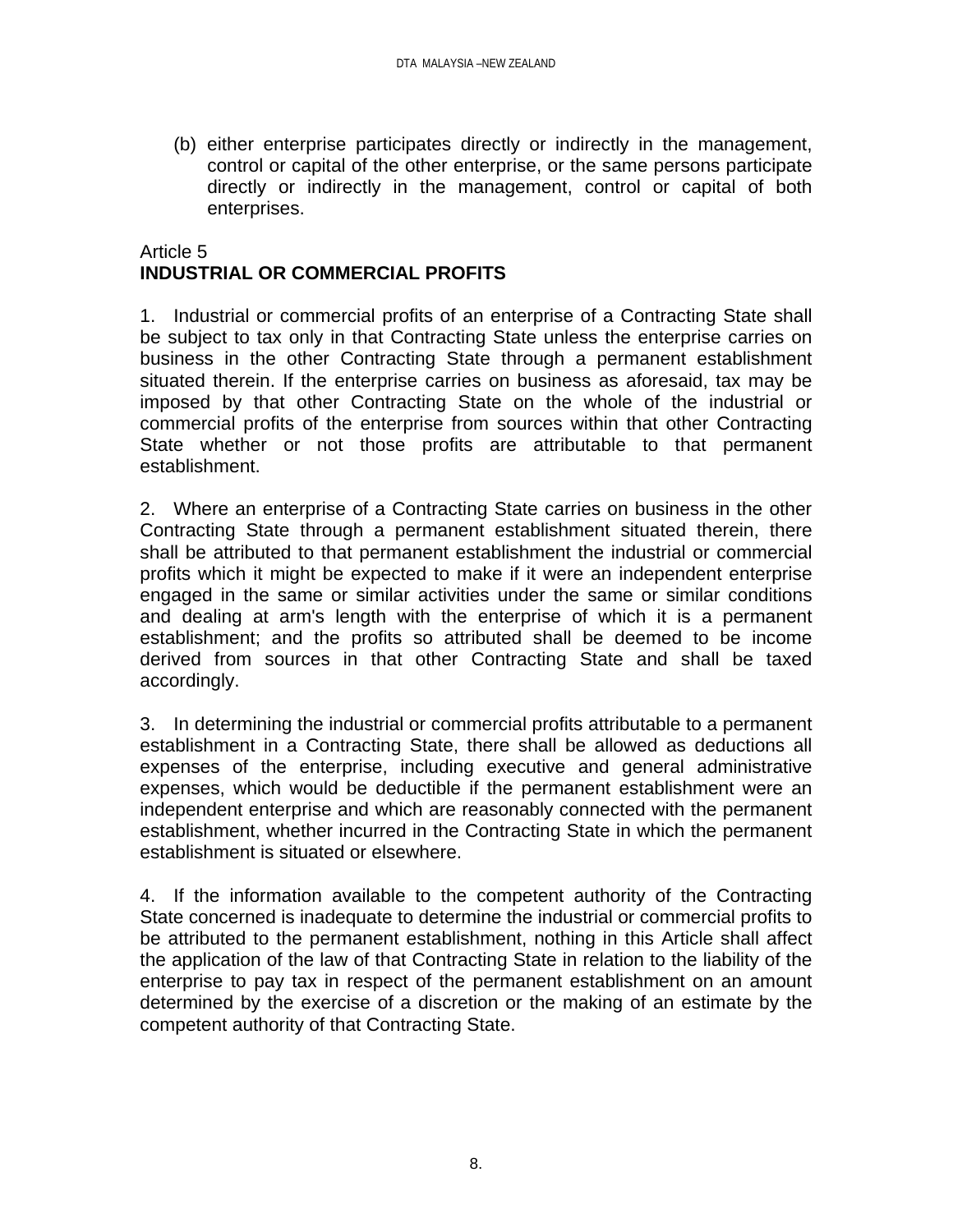Provided that the discretion shall be exercised or the estimate shall be made, so far as the information available to the competent authority permits, in accordance with the principle stated in this Article.

5. Industrial or commercial profits shall not be attributed to a permanent establishment by reason of the mere purchase by that permanent establishment of goods or merchandise for the enterprise.

6. Nothing in this Article shall apply to either Contracting State to prevent the operation in the Contracting State of any provisions of its law at any time in force relating to the taxation of any income from the business of any form of insurance.

# Article 6 **ASSOCIATED ENTERPRISES**

1. Where--

(a) an enterprise of a Contracting State participates directly or indirectly in the management, control or capital of an enterprise of the other Contracting State; or

(b) the same persons participate directly or indirectly in the management, control or capital of an enterprise of a Contracting State and of an enterprise of the other Contracting State; and in either case conditions are operative between the two enterprises in their commercial or financial relations which differ from those which might be expected to operate between independent enterprises dealing at arm's length, then any profits which, but for those conditions, might have been expected to accrue to one of the enterprises, but, by reason of those conditions, have not so accrued, may be included in the profits of that enterprise.

2. Profits included in the profits of an enterprise of a Contracting State under paragraph 1 of this Article shall be deemed to be income of that enterprise derived from sources in that Contracting State and shall be taxed accordingly.

3. If the information available to the competent authority of a Contracting State is inadequate to determine, for the purposes of paragraph 1 of this Article, the profits which might have been expected to accrue to an enterprise, nothing in this Article shall affect the application of any law of that Contracting State in relation to the liability of that enterprise to pay tax on an amount determined by the exercise of a discretion or the making of an estimate by the competent authority of that Contracting State. Provided that the discretion shall be exercised or the estimate shall be made, so far as the information available to the competent authority permits, in accordance with the principle stated in this Article.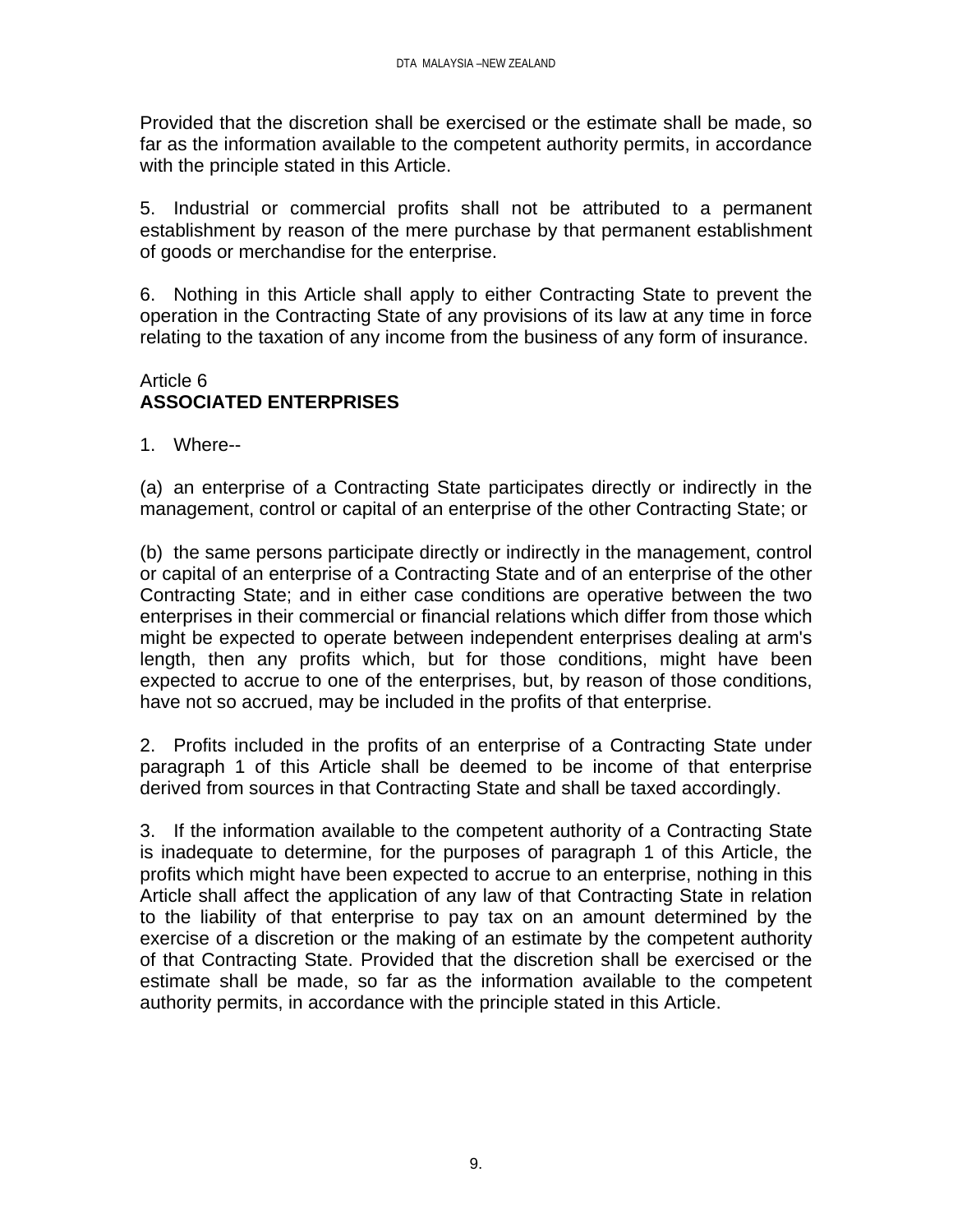#### Article 7 **SHIPPING AND AIR TRANSPORT**

1. A resident of a Contracting State shall, subject to paragraph 4 of this Article, be exempt from tax in the other Contracting State on income or profits from the operation of ships or aircraft other than operations confined solely to places in that other Contracting State.

2. The exemption provided in paragraph 1 of this Article shall apply in relation to the share of the income or profits from the operation of ships or aircraft derived by a resident of a Contracting State through participation in a pool service, in a joint transport operating organisation or in an international operating agency but only to the extent to which the share of the income or profits is not attributable to income or profits from voyages, flights or operations confined solely to places in the other Contracting State.

3. For the purposes of this Article and Article 19, income or profits derived from the carriage of passengers, livestock, mails, goods or merchandise shipped in a Contracting State for discharge at another place in that Contracting State shall be treated as income or profits from the operation of a ship or aircraft confined solely to places in that Contracting State.

- 4. Nothing in this Article shall affect the application of--
	- (a) the principles stated in paragraph 2 of Article 5 or of the provisions of paragraph 3 of that Article in relation to the calculation of the amount of, and the source of, the industrial or commercial profits which are to be attributed to a permanent establishment which an enterprise of a Contracting State has in the other Contracting State; or
	- (b) the law of a Contracting State in relation to the liability of an enterprise of the other Contracting State to pay tax, in respect of any business (excluding a business to the extent to which it comprises the operation of ships or aircraft other than operations confined solely to places in the Contracting State first-mentioned in this subparagraph) on an amount determined by the exercise of a discretion or the making of an estimate by the competent authority of that first-mentioned Contracting State; or
	- (c) the provisions of Article 6.

#### Article 8 **DIVIDENDS**

1. The New Zealand tax on dividends, being dividends paid by a company which is resident in New Zealand for the purposes of New Zealand tax, derived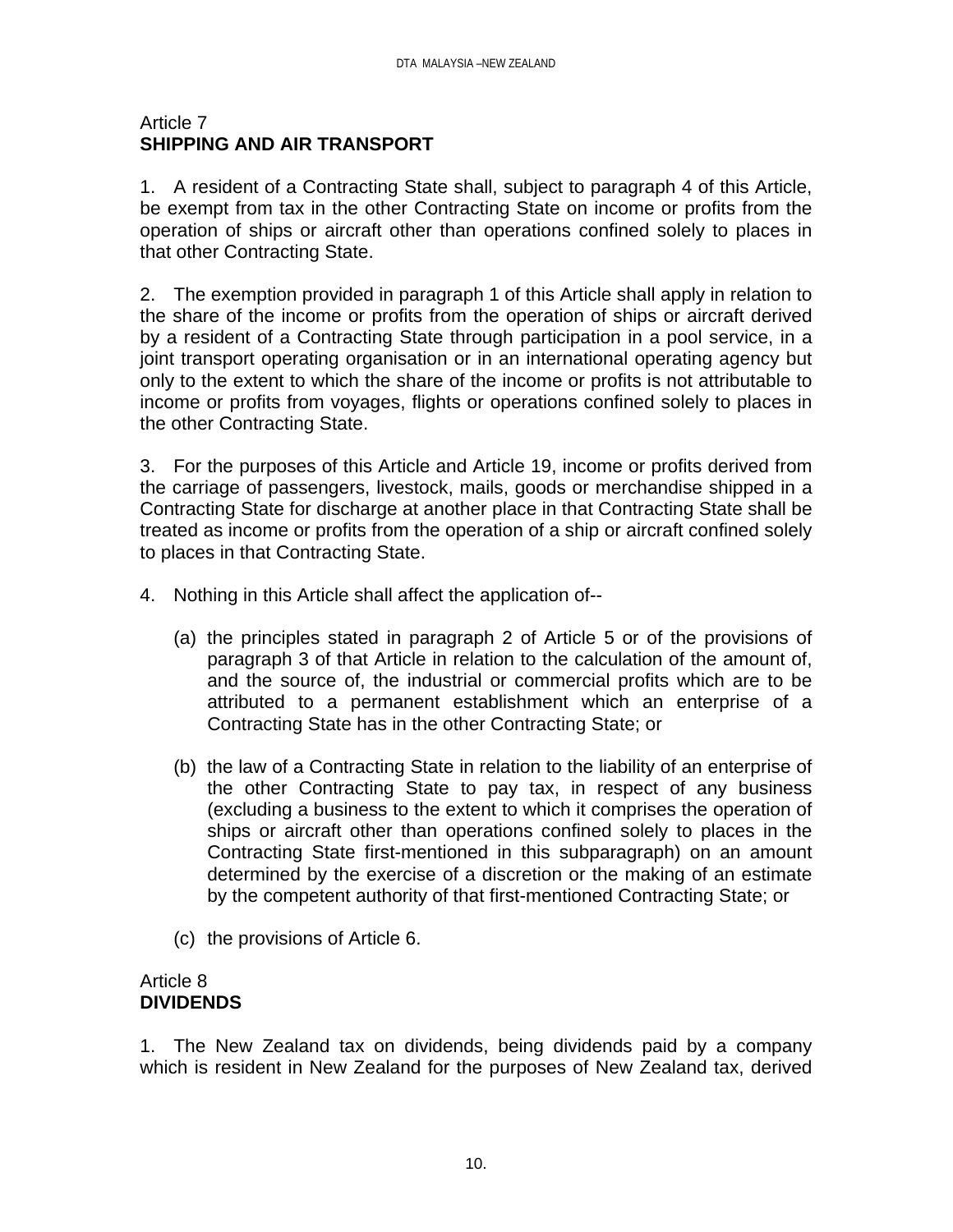and beneficially owned by a Malaysian resident, shall not exceed 15 per centum of the gross amount of the dividends.

2. Subject to the provisions of this Article, dividends paid by a company which is resident in Malaysia for the purposes of Malaysian tax, being dividends derived and beneficially owned by a New Zealand resident, shall be exempt from any tax in Malaysia which may be chargeable on dividends in addition to the tax chargeable in respect of the income of the company.

3. Nothing in the preceding paragraph shall affect the provisions of the Malaysian law under which the tax in respect of a dividend paid by a company which is resident in Malaysia for the purposes of Malaysian tax from which Malaysian tax has been, or has been deemed to be, deducted may be adjusted by reference to the rate of tax appropriate to the Malaysian year of assessment immediately following that in which the dividend was paid.

4. If after the date of signature of this Agreement the system of taxation in Malaysia applicable to the income and distributions of companies is altered by the introduction of a tax on the income or profits of a company (for which no credit is given to its shareholders) and of a further tax on dividends paid by the company, the Malaysian tax on dividends, being dividends paid by a company which is resident in Malaysia for the purposes of Malaysian tax, derived and beneficially owned by a New Zealand resident, shall not exceed 15 per centum of the gross amount of the dividends.

5. If the beneficial owner of the dividends, being a resident of a Contracting State, has in the other Contracting State a permanent establishment and the holding giving rise to the dividends is effectively connected with that permanent establishment the limitations of tax referred to in paragraphs 1 and 4 of this Article shall not apply.

6. Dividends paid by a company which is a resident of a Contracting State, being dividends which are derived and beneficially owned by a person who is not a resident of the other Contracting State, shall be exempt from tax in that other Contracting State. Provided that this paragraph shall not apply in relation to dividends paid by any company which is resident in Malaysia for the purposes of Malaysian tax and which is also resident in New Zealand for the purposes of New Zealand tax.

7. Nothing in the foregoing paragraphs of this Article shall affect the taxation of the company in respect of the profits out of which the dividends are paid.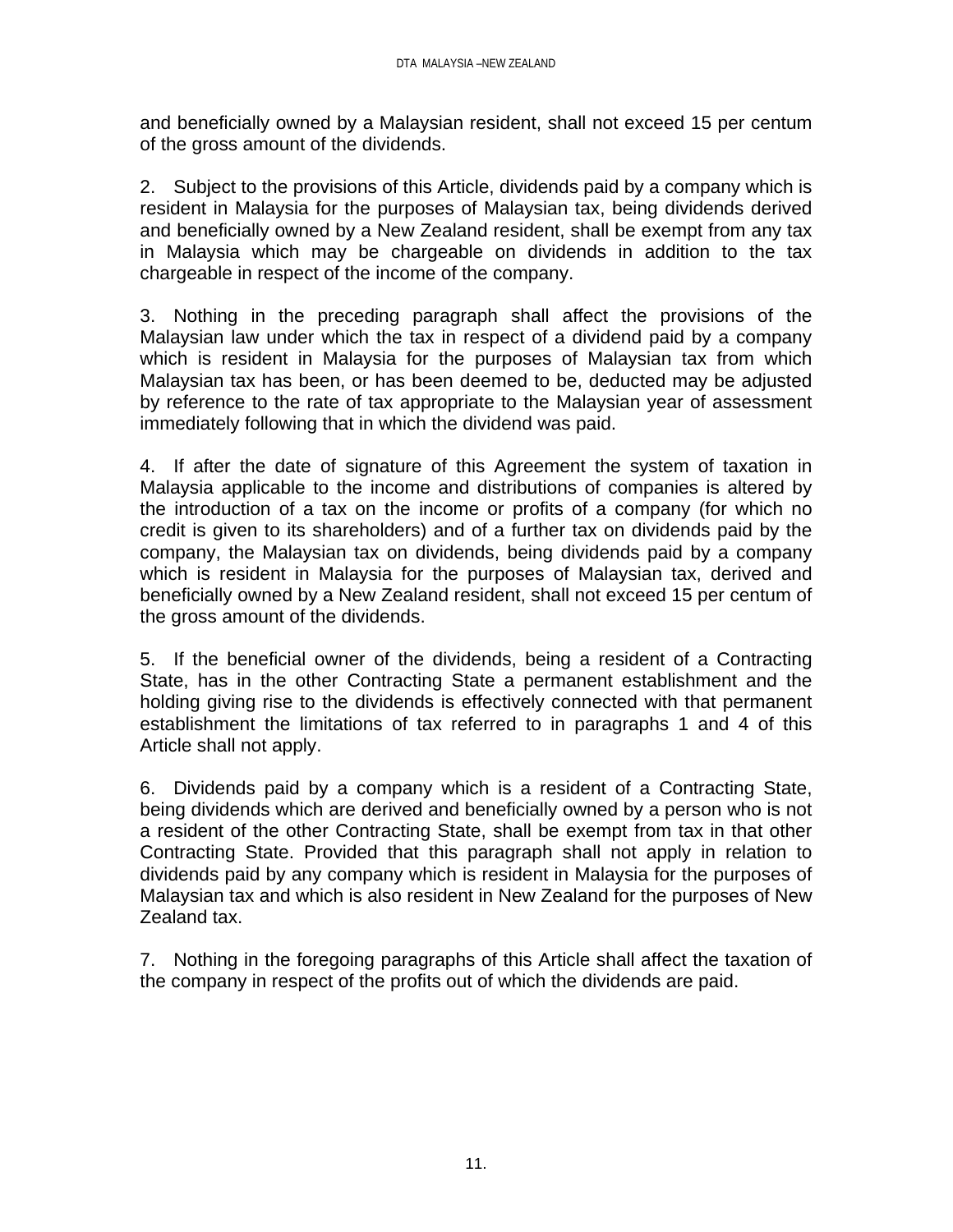### Article 9 **INTEREST**

1. Subject to paragraph 2 of this Article, the tax of a Contracting State on interest derived from sources in that Contracting State and beneficially owned by a resident of the other Contracting State shall not exceed 15 per centum of the gross amount of the interest.

2. Interest derived from sources in Malaysia and beneficially owned by a New Zealand resident shall be exempt from Malaysian tax if the loan or other indebtedness in respect of which the interest is paid is an approved loan as defined in section 21. of the Income Tax Act, 1967 of Malaysia (as amended by Act A98 of 1972).

3. If the person who is the beneficial owner of the interest, being a resident of a Contracting State, has in the other Contracting State a permanent establishment and the indebtedness giving rise to the interest is effectively connected with that permanent establishment the limitation of tax referred to in paragraph 1 of this Article shall not apply.

4. The limitation of tax referred to in paragraph 1 of this Article shall not apply where the person paying the interest and the person who is the beneficial owner of the interest are associated with each other. For the purposes of this paragraph a person is associated with another person if either person controls directly or indirectly the other or if any third person controls directly or indirectly both. For this purpose, the term "control" includes any kind of control, whether or not legally enforceable, and however exercised or exercisable.

5. Where the application of the limitation of tax referred to in paragraph 1 of this Article to any interest is not excluded by virtue of the foregoing provisions of this Article but owing to a special relationship between the person paying the interest and the person who is the beneficial owner of the interest, or between both of them and some other person, the amount of the interest paid exceeds the amount which might have been expected to have been agreed upon in the absence of such relationship the limitation of tax referred to in paragraph 1 of this Article shall apply only to the last-mentioned amount.

# Article 10 **ROYALTIES**

1. Subject to paragraph 2 of this Article, the tax of a Contracting State on royalties derived from sources in that Contracting State and beneficially owned by a resident of the other Contracting State shall not exceed 15 per centum of the gross amount of the royalties.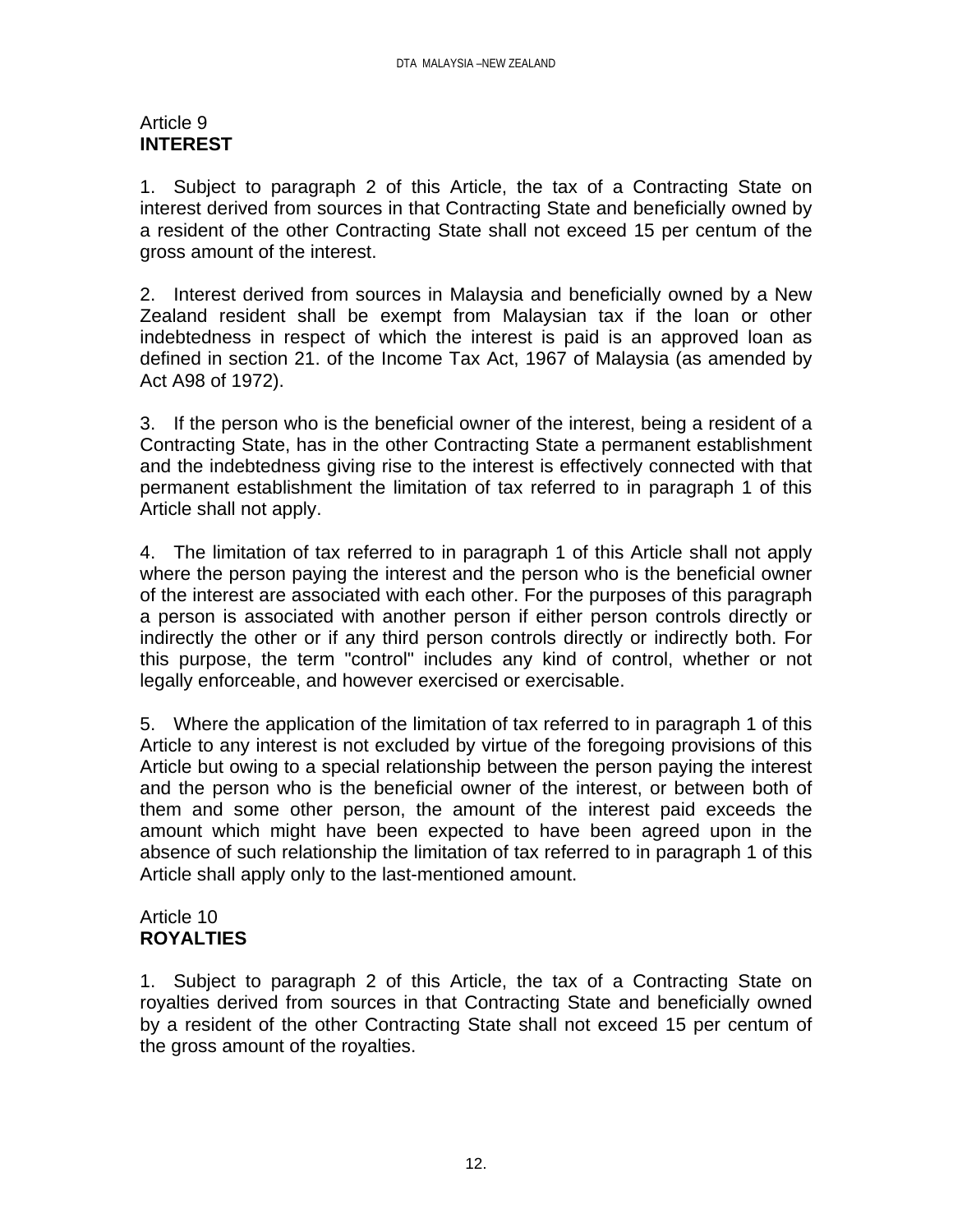2. Approved industrial royalties derived from sources in Malaysia and beneficially owned by a New Zealand resident shall be exempt from Malaysian tax.

3. In this Article, the term "royalties" means payments of any kind to the extent to which they are made as consideration for--

- (a) the use of or the right to use any--
	- (i) copyright, patent, design or model, plan, secret formula or process, trade mark or other like property or right; or
	- (ii) industrial, commercial or scientific equipment; or
	- (iii) motion picture films; or
	- (iv) films or video tapes for use in connection with television or tapes for use in connection with radio broadcasting; or
- (b) the supply of--
	- (i) scientific, technical, industrial or commercial knowledge or information; or
	- (ii) any assistance which is given as a means of enabling the application or enjoyment of such knowledge or information; or
- (c) the management, control or supervision by a resident of a Contracting State of a business or other activity carried on in the other Contracting State by another enterprise or concern; but does not include natural resource royalties.

4. In this Article, the term "approved industrial royalties" means royalties as defined in paragraph 3 of this Article which are approved and certified by the competent authority of Malaysia as payable for the purpose of promoting industrial development in Malaysia and which are payable by an enterprise which is wholly or mainly engaged in activities falling within one of the following classes--

- (a) manufacturing, assembling or processing; or
- (b) construction, civil engineering or shipbuilding; or
- (c) electricity, hydraulic power, gas or water supply.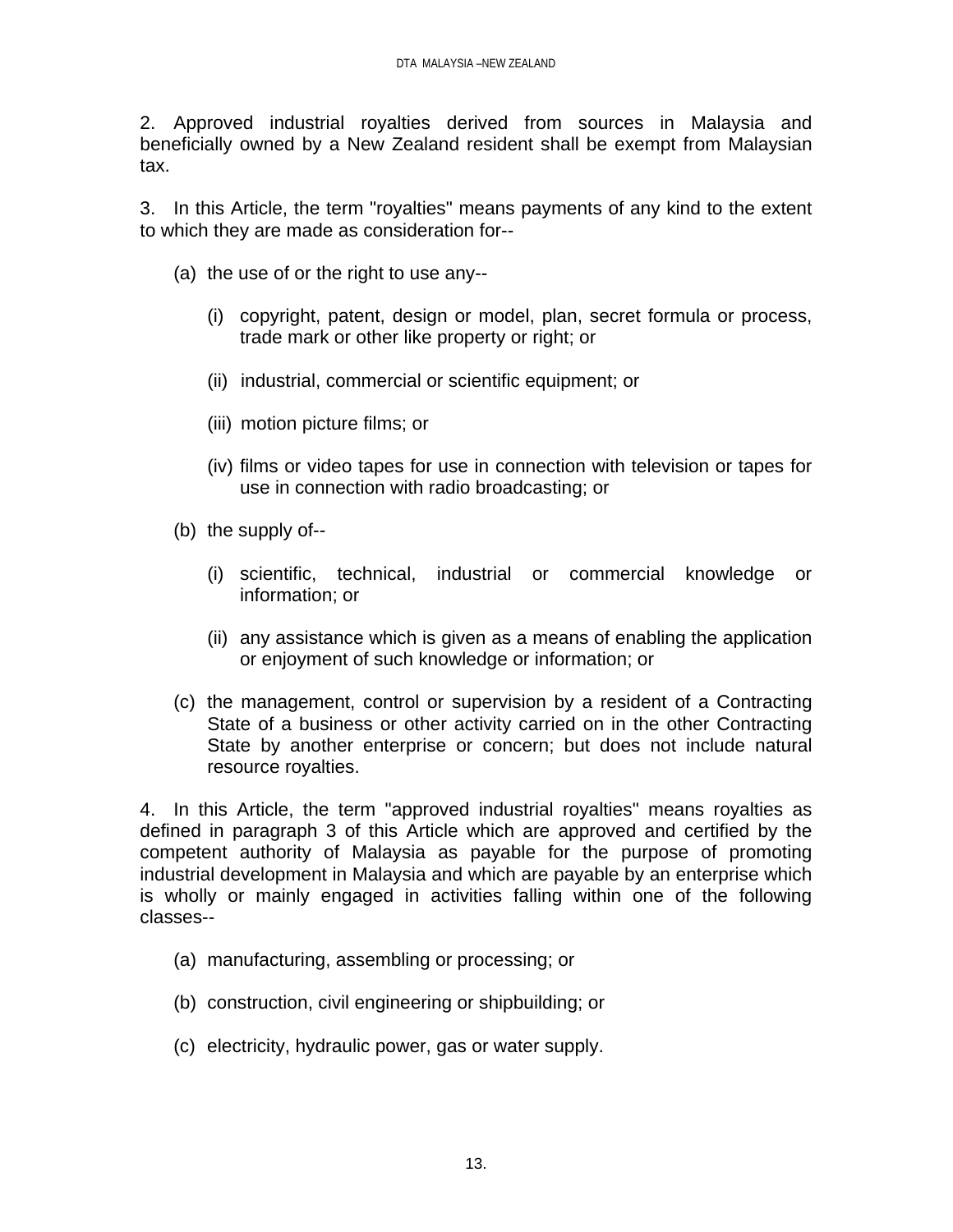5. If the person who is the beneficial owner of the royalties, being a resident of a Contracting State, has in the other Contracting State a permanent establishment and the knowledge, information, assistance, right or property giving rise to the royalties is effectively connected with that permanent establishment the limitation of tax referred to in paragraph 1 of this Article shall not apply.

6. Where, owing to a special relationship between the person paying the royalties and the person who is the beneficial owner of the royalties, or between both of them and some other person, the amount of the royalties paid exceeds the amount which might have been expected to have been agreed upon in the absence of such relationship, the provisions of this Article shall apply only to the last-mentioned amount.

# Article 11 **PERSONAL SERVICES**

1. Subject to Articles 14, 15 and 16, remuneration (other than pensions) derived by an individual who is a resident of a Contracting State in respect of personal (including professional) services may be taxed only in that Contracting State unless the services are performed in the other Contracting State. If the services are so performed, such remuneration as is derived in respect thereof shall be deemed to have a source in, and may be taxed in, that other Contracting State.

2. Notwithstanding paragraph 1 of this Article, remuneration (other than pensions) derived by a resident of a Contracting State in respect of personal (including professional) services performed in the other Contracting State shall be exempt from tax in that other Contracting State if--

- (a) the recipient is present in that other Contracting State for a period or periods not exceeding in the aggregate 183 days in the income year or the basis period for the year of assessment, as the case may be, of that other Contracting State; and
- (b) any period for which the recipient is present within that other Contracting State does not form part of a continuous period of more than 183 days throughout which he is present within that other Contracting State; and
- (c) the remuneration is paid by or on behalf of a person who is a resident of the first-mentioned Contracting State; and
- (d) the remuneration is not borne by a permanent establishment which that person has in that other Contracting State.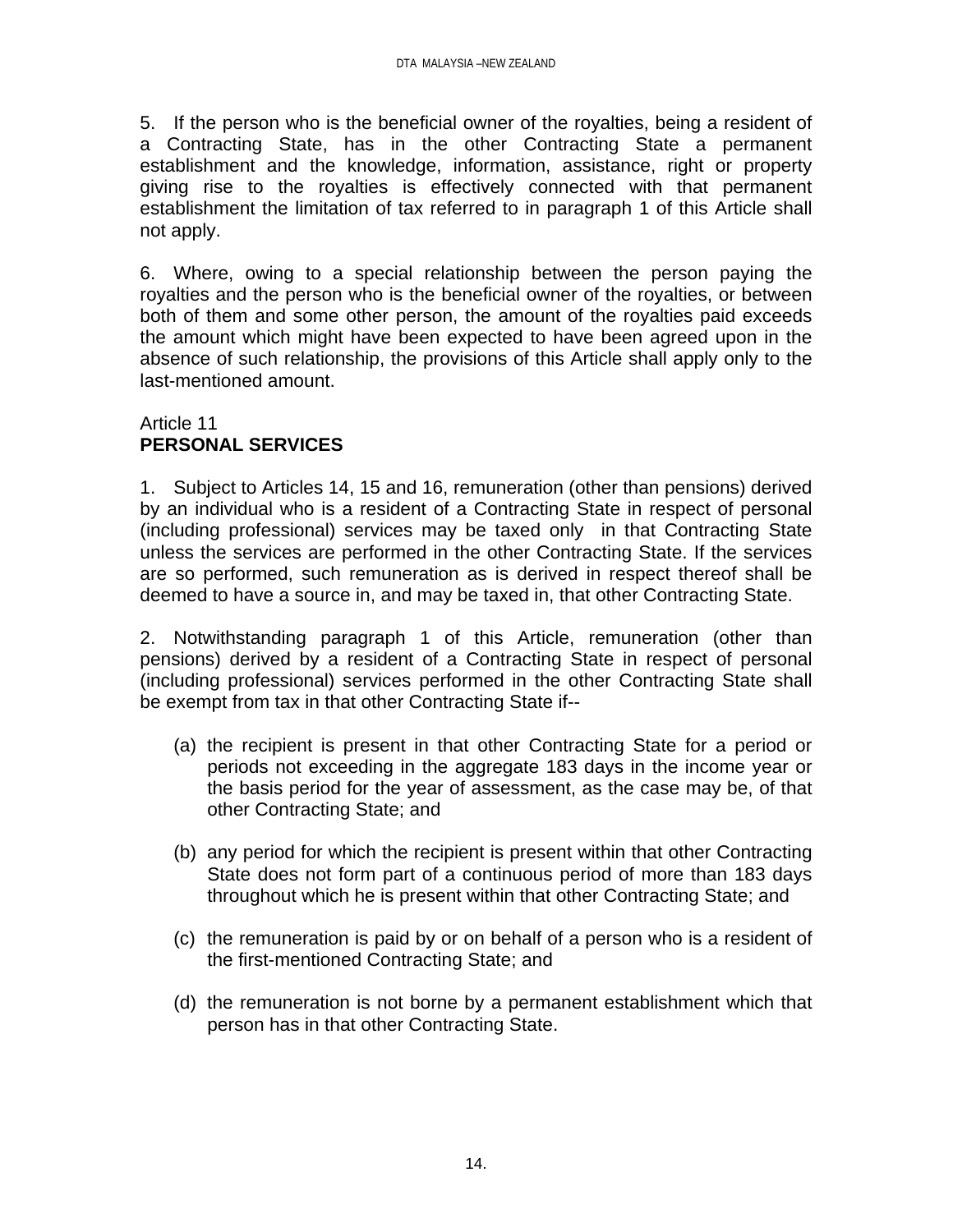3. Notwithstanding paragraphs 1 and 2 of this Article, remuneration in respect of employment exercised aboard a ship or aircraft operated in international traffic by a resident of a Contracting State may be taxed in that Contracting State.

# Article 12 **DIRECTORS' FEES**

Notwithstanding anything contained in Article 11, directors' fees and similar payments derived by a resident of a Contracting State in his capacity as a member of the board of directors of a company which is a resident of the other Contracting State shall be deemed to have a source in, and may be taxed in, that other Contracting State.

# Article 13 **PUBLIC ENTERTAINERS AND ATHLETES**

1. Notwithstanding anything contained in Article 11, remuneration or income derived by public entertainers (such as theatrical, motion picture, radio or television artistes and musicians) and by athletes from their personal activities as such shall be deemed to have a source in, and may be taxed in, the Contracting State in which these activities are exercised. Provided that this paragraph shall not apply to a public entertainer or athlete who is a resident of a Contracting State and whose visit to the other Contracting State is supported wholly or substantially from the public funds of the Government of the Contracting State first-mentioned in this proviso.

2. An enterprise of a Contracting State shall be deemed to have a permanent establishment in the other Contracting State and to carry on business through that permanent establishment if it provides the services of a public entertainer or athlete referred to in paragraph 1 of this Article in that other Contracting State. Provided that this paragraph shall not apply to an enterprise of a Contracting State which is, in relation to the services referred to in this paragraph, supported wholly or substantially from the public funds of the Government of that Contracting State.

3. For the purposes of this Article, the term "Government" shall, in the case of Malaysia, include the Government of a State of Malaysia.

# Article 14 **GOVERNMENTAL FUNCTIONS**

1. Remuneration (other than pensions) paid by the Government of Malaysia to any individual who is a citizen of Malaysia in respect of services rendered in the discharge of governmental functions in New Zealand shall be exempt from New Zealand tax.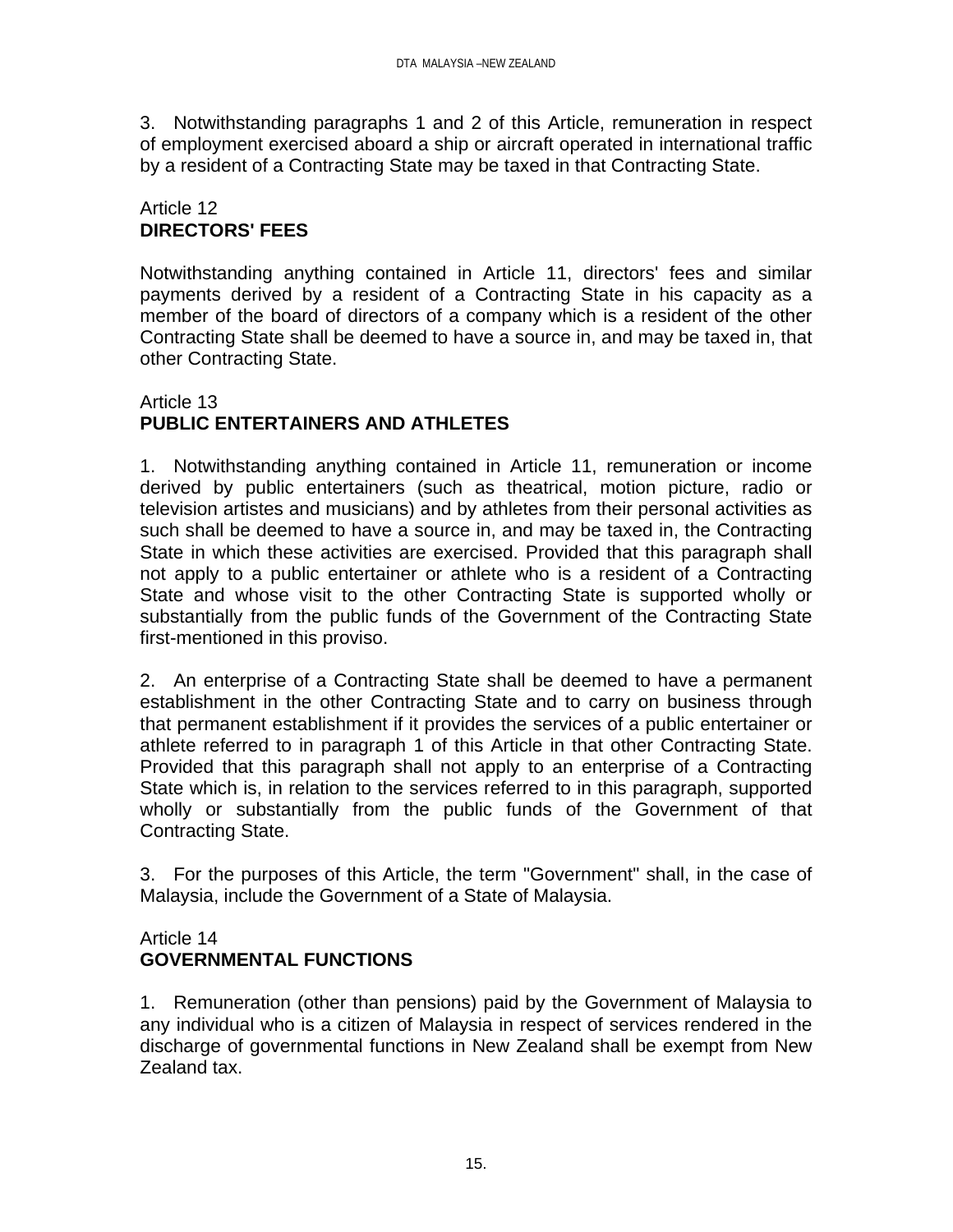2. Remuneration (other than pensions) paid by the Government of New Zealand to an individual who is a citizen of New Zealand in respect of services rendered in the discharge of governmental functions in Malaysia shall be exempt from Malaysian tax.

3. The provisions of this Article shall not apply to any payments in respect of services rendered in connection with any business carried on by the Government of either of the Contracting States for the purposes of profit.

4. For the purposes of this Article, the term "Government" shall, in the case of Malaysia, include the Government of a State of Malaysia.

# Article 15 **PROFESSORS AND TEACHERS**

1. An individual who is a resident of a Contracting State immediately before making a visit to the other Contracting State, and who at the invitation of a university, college, school or other educational institution which is recognised by the competent authority in that other Contracting State, visits that other Contracting State for a period not exceeding two years solely for the purpose of teaching or research or both at such educational institution shall be exempt from tax in that other Contracting State on any remuneration for such teaching or research in respect of which he is subject to tax in the other Contracting State.

2. This Article shall not apply to income from research if such research is undertaken primarily for the private benefit of a specific person.

# Article 16 **STUDENTS AND TRAINEES**

A student or trainee who is, or was immediately before visiting a Contracting State, a resident of the other Contracting State and is present in the firstmentioned Contracting State solely for the purpose of his education or training shall not be taxed in that first-mentioned Contracting State on payments (including salary or wages) to the extent to which he receives such payments for the purposes of his maintenance, education or training provided that such payments are made to him from outside that first-mentioned Contracting State.

# Article 17 **DUAL RESIDENTS RECEIVING INCOME**

1. This Article shall apply to a person who is resident in Malaysia for the purposes of Malaysian tax and is also resident in New Zealand for the purposes of New Zealand tax.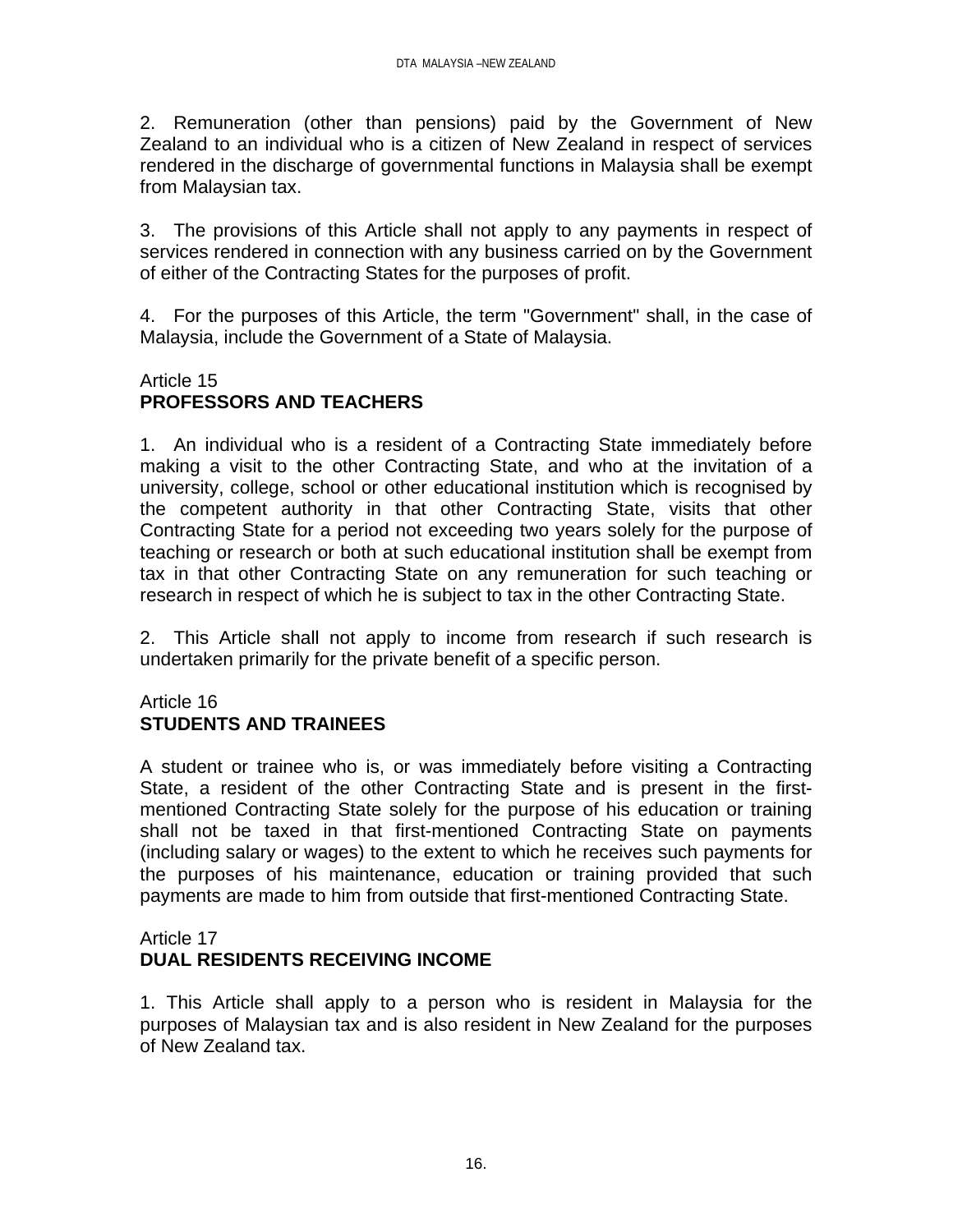2. Where such a person is treated for the purposes of this Agreement solely as a resident of a Contracting State he shall be exempt in the other Contracting State from tax on income other than income which, under the law of that other Contracting State or under this Agreement, is derived, or is deemed to be derived, from sources in that other Contracting State.

### Article 18 **LIMITATION OF RELIEF**

Where this Agreement provides (with or without conditions) that income or profits from sources in a Contracting State shall be exempt from tax, or taxed at a reduced rate, in that Contracting State and under the laws in force in the other Contracting State the said income or profits are subject to tax in that other Contracting State by reference to the amount thereof which is remitted to or received in that other Contracting State and not by reference to the full amount thereof, then the exemption or reduction of tax to be allowed under this Agreement in that first-mentioned Contracting State shall apply only to so much of the income or profits as is remitted to or received in that other Contracting State:

Provided that where--

- (a) in accordance with the foregoing provisions of this Article, an exemption or, as the case may be, a reduction of tax has not been allowed in the first instance in that first-mentioned Contracting State in respect of an amount of income or profits; and
- (b) that amount of income or profits has subsequently been remitted to or received in that other Contracting State and is thereby subject to tax in that other Contracting State--the competent authorities of that firstmentioned Contracting State shall, subject to any laws thereof for the time being in force limiting the time for the making of a refund of tax, allow the exemption or, as the case may be, the reduction of tax in respect of that amount of income or profits and make a refund to the person entitled thereto of any tax found as a consequence of that allowance, to have been paid in excess of the amount of tax properly payable in respect of that amount of income or profits to the extent that excess has not been credited in payment of any tax due by that person and unpaid in respect of any other income or profits derived by that person.

# Article 19 **SOURCES OF INCOME**

1. For the purposes of this Agreement--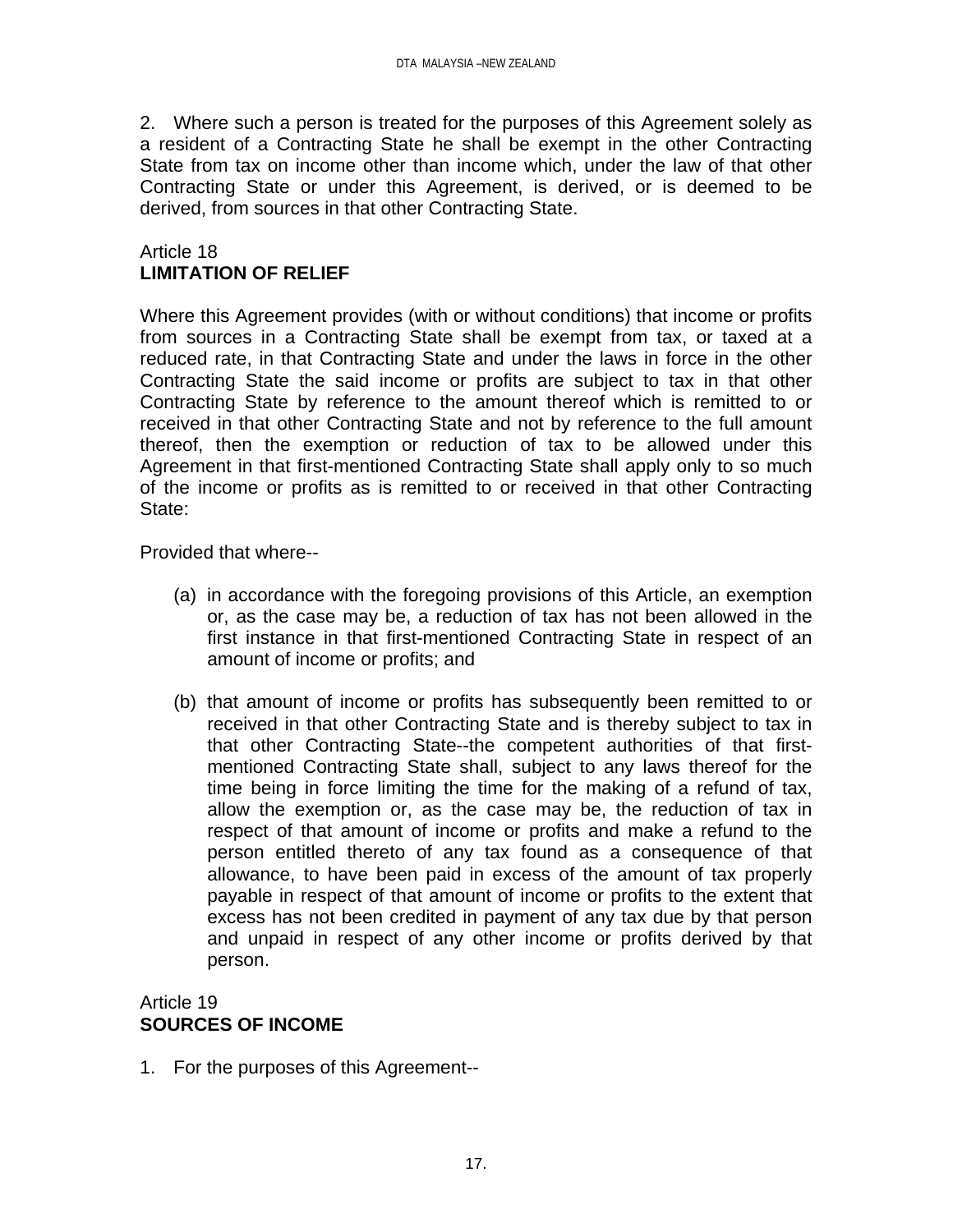- (a) dividends paid by a company which is resident in Malaysia for the purposes of Malaysian tax to a New Zealand resident shall be treated as income from sources in Malaysia;
- (b) dividends paid by a company which is resident in New Zealand for the purposes of New Zealand tax to a Malaysian resident shall be treated as income from sources in New Zealand;
- (c) remuneration in respect of employment exercised aboard a ship or aircraft operated in international traffic by a resident of a Contracting State shall be treated as having a source in that Contracting State;
- (d) income or profits derived by a resident of a Contracting State from the operation of ships or aircraft, being income or profits from operations confined solely to places in the other Contracting State, shall be treated as having a source in that other Contracting State;
- (e) interest shall be treated as having a source in a Contracting State where the person paying the interest is the Government of that Contracting State or a resident of that Contracting State. Where, however, the person paying the interest, whether he is a resident of a Contracting State or not, has in a Contracting State a permanent establishment and the interest is borne by such permanent establishment, then such interest shall be treated as having a source in the Contracting State in which the permanent establishment is situated;
- (f) royalties (as defined in paragraph 3 of Article 10) shall be treated as having a source in a Contracting State where the person paying such royalties is the Government of that Contracting State or a resident of that Contracting State. Where, however, the person paying such royalties, whether he is a resident of a Contracting State or not, has in a Contracting State a permanent establishment and such royalties are borne by such permanent establishment, then such royalties shall be treated as having a source in the Contracting State in which the permanent establishment is situated;
- (g) natural resource royalties and income or profits referred to in subparagraph (k) (ii), subparagraph (k) (iii) or subparagraph (k) (iv) of paragraph 1 of Article 2 shall be treated as derived from sources in a Contracting State if the land, mine, quarry, natural resource, standing timber or rent-producing property is situated in that Contracting State.

2. Notwithstanding anything contained in Article 17 where income or profits of any of the kinds referred to in paragraph 1 of this Article is derived by a resident of a Contracting State and is not, under the provisions of that paragraph, treated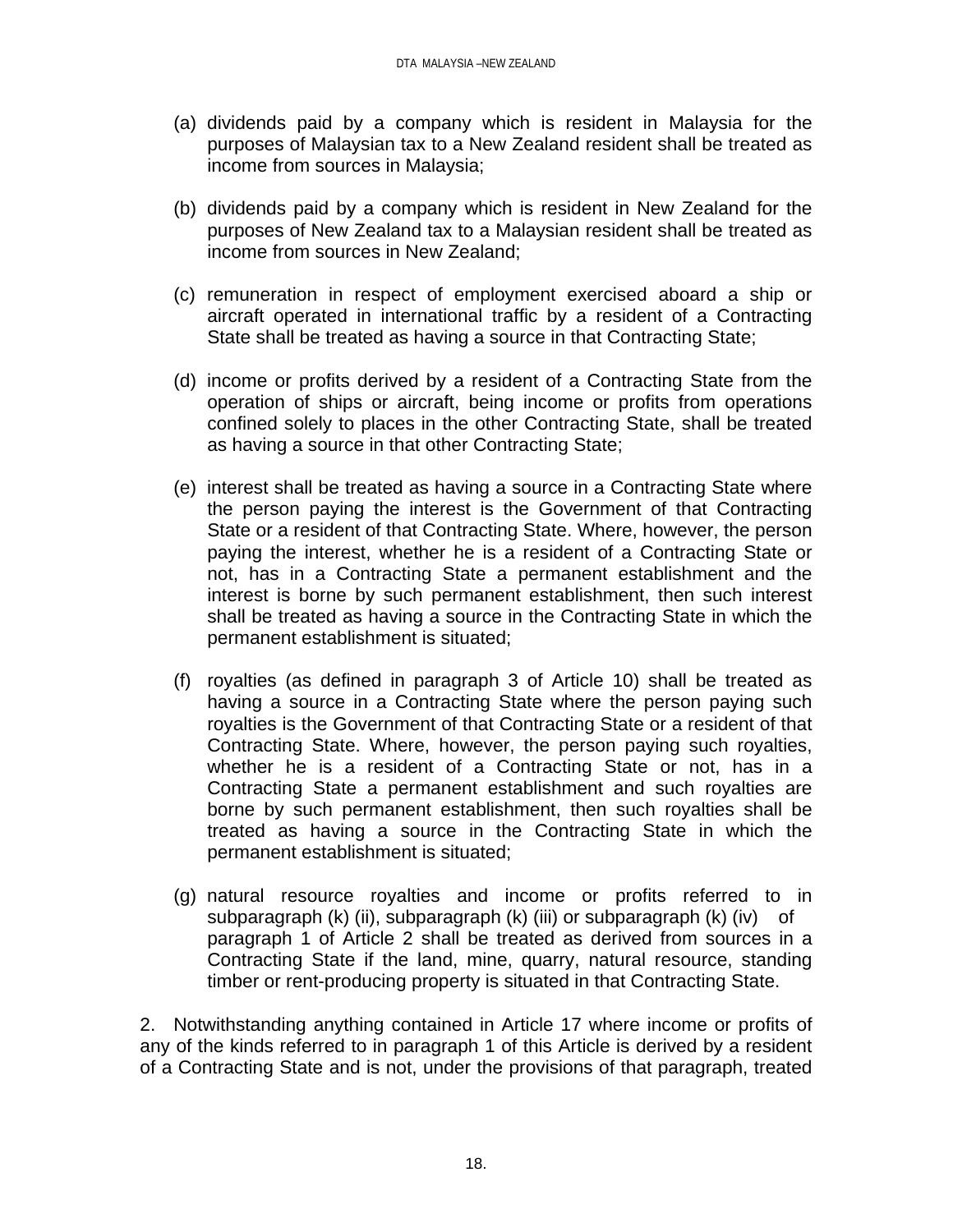as having a source in the other Contracting State, such income or profits shall be exempt from tax in that other Contracting State.

#### Article 20 **ELIMINATION OF DOUBLE TAXATION**

1. Subject to any provisions of the laws of Malaysia which may from time to time be in force and which relate to the allowance of a credit against Malaysian tax of tax paid in a country outside Malaysia (which shall not affect the general principles hereof), New Zealand tax paid under the law of New Zealand and in accordance with this Agreement, whether directly or by deduction, in respect of income derived by a Malaysian resident from sources in New Zealand (excluding in the case of a dividend, tax paid in respect of profits out of which the dividend is paid) shall be allowed as a credit against Malaysian tax payable in respect of that income. However, where such income is a dividend paid by a company which is a New Zealand resident to a company which is a Malaysian resident and which owns at least 10 per centum of the paid-up share capital in the first-mentioned company the credit shall take into account (in addition to any New Zealand tax on the dividends) the New Zealand tax paid by the first-mentioned company in respect of its profits.

2. Subject to any provisions of the laws of New Zealand which may from time to time be in force and which relate to the allowance of a credit against New Zealand tax of tax paid in a country outside New Zealand (which shall not affect the general principles hereof), Malaysian tax paid under the law of Malaysia and in accordance with this Agreement, whether directly or by deduction, in respect of income derived by a New Zealand resident from sources in Malaysia (excluding in the case of a dividend, tax paid in respect of the profits out of which the dividend is paid) shall be allowed as a credit against New Zealand tax payable in respect of that income. However, where a company which is a New Zealand resident beneficially owns at least 10 per centum of the paid-up share capital in a company which is a Malaysian resident, any dividend derived by the firstmentioned company from the second-mentioned company (being dividends which, in accordance with the taxation law of New Zealand in existence at the date of signature of this Agreement, would be exempt from New Zealand tax) shall be exempt from New Zealand tax and shall not be taken into account for the purpose of determining the rate of New Zealand tax payable in respect of any other income derived by that first-mentioned company.

3. For the purposes of paragraph 2 of this Article the term "Malaysian tax paid" shall be deemed to include Malaysian tax which would, under the law of Malaysia and in accordance with this Agreement, have been payable on--

(a) any income derived from sources in Malaysia had the income not been exempted from Malaysian tax in accordance with—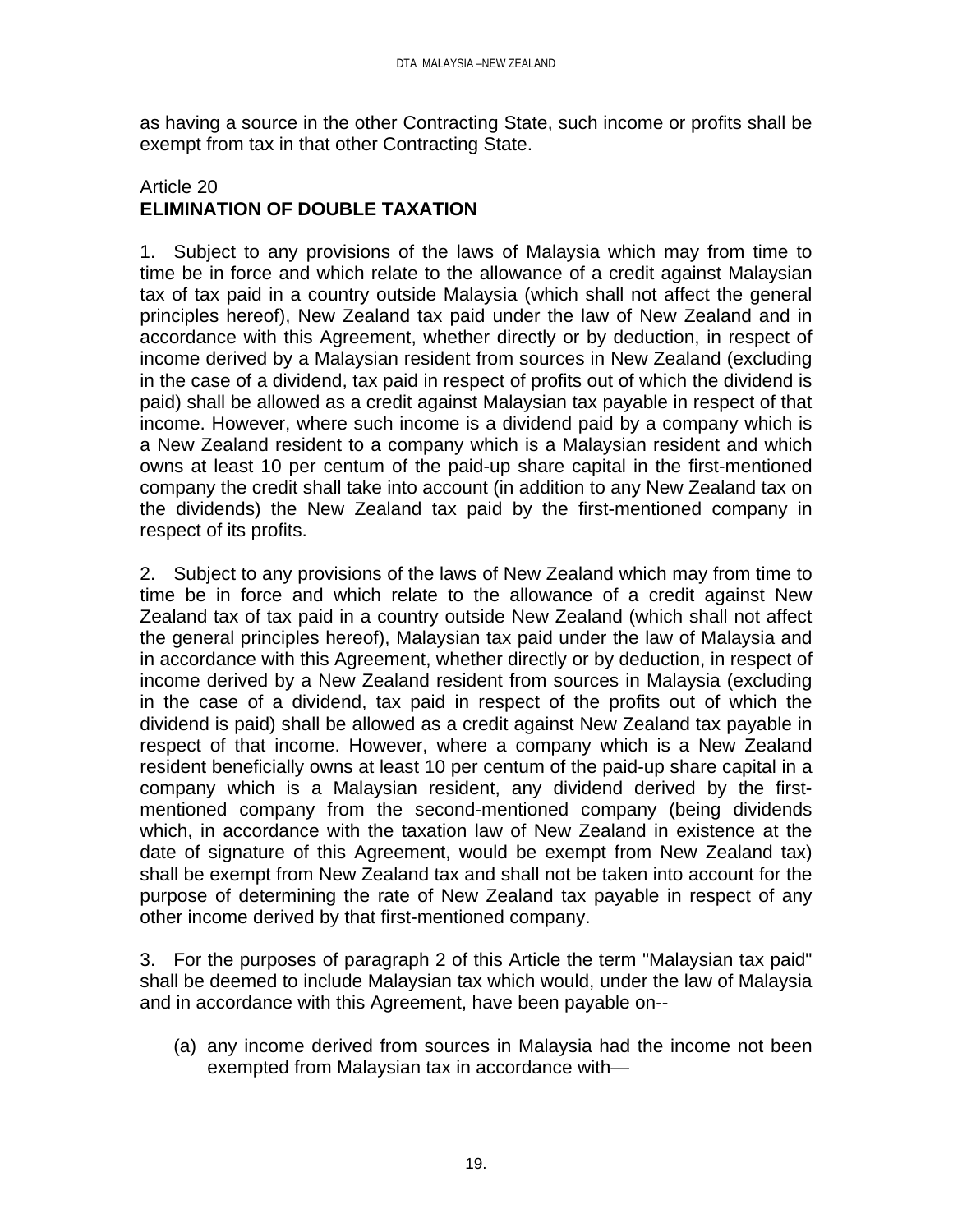- (i) sections 21, 22 and 26 of the Investment Incentives Act 1968 of Malaysia so far as they were in force on, and have not been modified since, the date of signature of this Agreement, or have been modified only in minor respects so as not to affect their general character; or
- (ii) any other provision which may subsequently be made granting an exemption which is agreed in an Exchange of Letters between the Contracting States, to be of a substantially similar character, if it has not been modified thereafter or has been modified only in minor respects so as not to affect its general character;
- (b) interest to which paragraph 2 of Article 9 applies had that interest not been exempted from Malaysian tax in accordance with that paragraph;
- (c) approved industrial royalties to which paragraph 2 of Article 10 applies had those royalties not been exempted from Malaysian tax in accordance with that paragraph.

# Article 21

# **MUTUAL AGREEMENT PROCEDURE**

1. Where a resident of a Contracting State considers that the actions of one or both of the Contracting States result or will result for him in taxation not in accordance with this Agreement, he may, notwithstanding the remedies provided by the national laws of those States, present his case to the competent authority of the Contracting State of which he is a resident.

2. The competent authority shall endeavour, if the objection appears to it to be justified and if it is not itself able to arrive at an appropriate solution, to resolve the case by mutual agreement with the competent authority of the other Contracting State, with a view to the avoidance of taxation not in accordance with this Agreement.

3. The competent authorities of the Contracting States shall endeavour to resolve by mutual agreement any difficulties or doubts arising as to the interpretation or application of this Agreement. They may also consult together for the elimination of double taxation in cases not provided for in this Agreement.

4. The competent authorities of the Contracting States may communicate with each other directly for the purpose of reaching an agreement in the sense of the preceding paragraphs.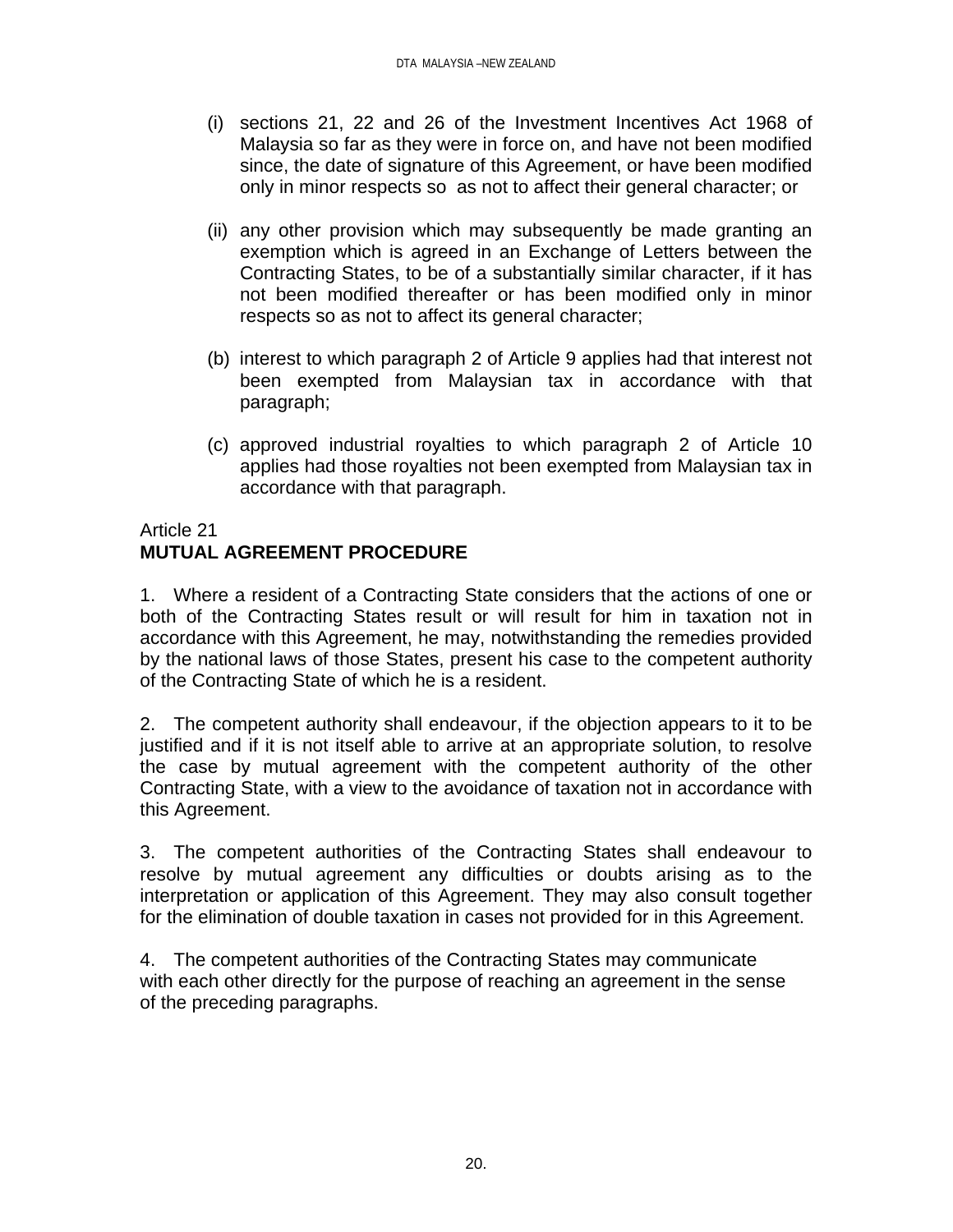### Article 22 **EXCHANGE OF INFORMATION**

1. The competent authorities shall exchange such information (being information available under the respective taxation laws of the Contracting States) as is necessary for carrying out the provisions of this Agreement or for the prevention of fraud or for the administration of statutory provisions against avoidance of the taxes to which this Agreement applies by virtue of Article 1.

2. Any information so exchanged shall be treated as secret and shall not be disclosed to any persons other than those (including a Court or reviewing authority) concerned with the assessment or collection of the taxes to which this Agreement applies by virtue of Article 1, or the determination of appeals in relation thereto.

3. No information shall be exchanged which would disclose any trade secret or trade process, or which would be contrary to public policy.

# Article 23 **TERRITORIAL EXTENSION**

1. This Agreement may be extended, either in its entirety or with modifications, to any Territory for whose international relations either Contracting State is responsible, and which imposes taxes substantially similar in character to those which are the subject of this Agreement and any such extension shall take effect from such date and subject to such modifications and conditions (including conditions as to termination) as may be specified and agreed between the Contracting States in Letters to be exchanged for this purpose.

2. The termination by Malaysia or New Zealand of this Agreement under Article 25 shall, unless otherwise expressly agreed by both Contracting States, terminate the application of this Agreement to any Territory to which it has been extended under this Article.

# Article 24 **ENTRY INTO FORCE**

1. This Agreement shall enter into force on the date when the last of all such things shall have been done in Malaysia and New Zealand respectively as are necessary to give the Agreement the force of law in Malaysia and New Zealand respectively, and shall thereupon have effect--

(a) in Malaysia--

in relation to Malaysian tax for the year of assessment beginning on 1 January 1975 and subsequent years of assessment;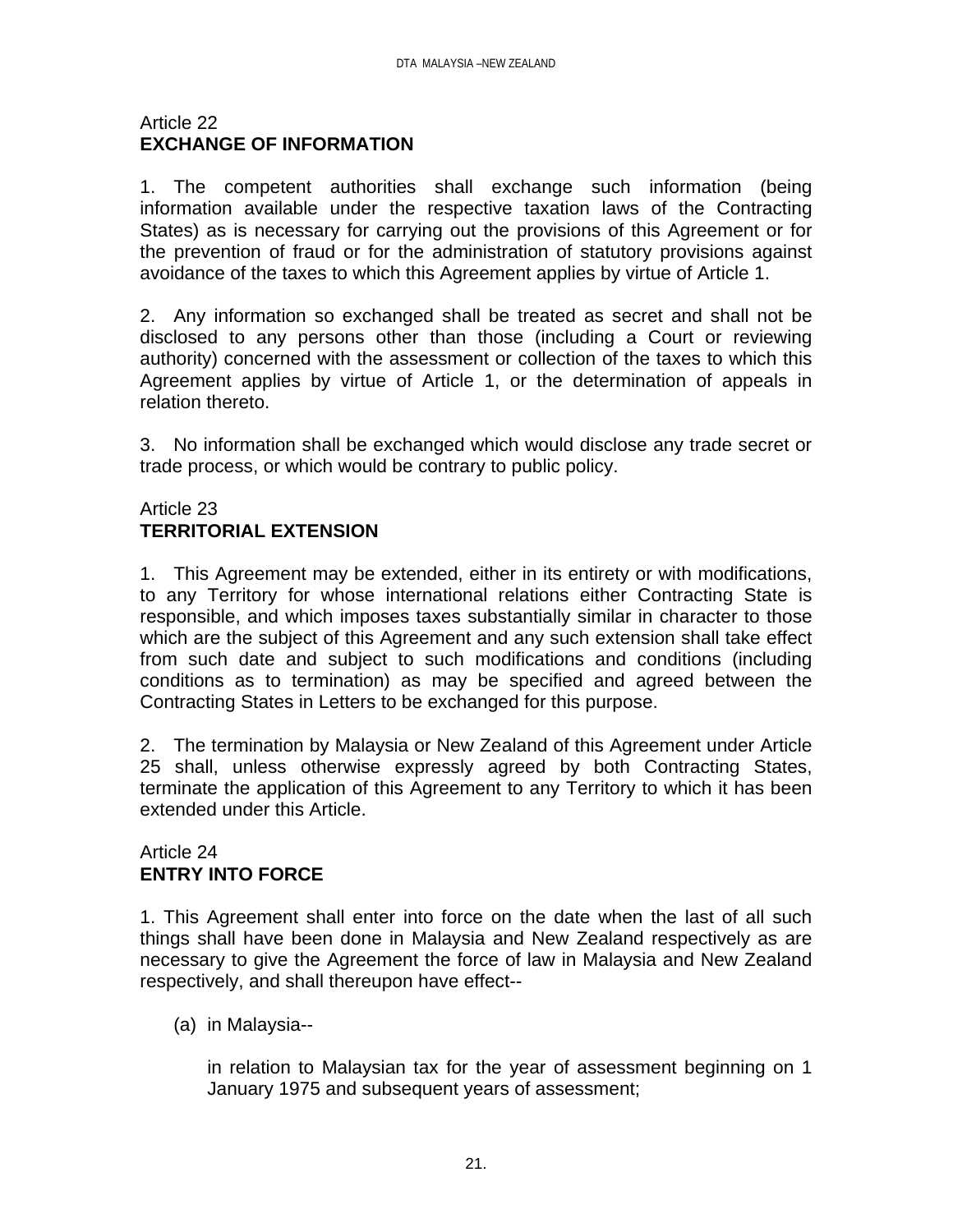(b) in New Zealand--

in relation to New Zealand tax in respect of income derived during the income year beginning on 1 April 1974 and subsequent income years.

2. The Contracting States shall, as soon as possible, inform one another in writing when the last of all such things shall have been done as are necessary to give the Agreement the force of law in the respective Contracting States.

### Article 25 **TERMINATION**

This Agreement shall continue in effect indefinitely, but either Contracting State may, on or before 30 June in any calendar year after the year 1977 give to the other Contracting State notice of termination and, in that event, this Agreement shall cease to be effective--

(a) in Malaysia--

for any year of assessment beginning on or after 1 January in the second calendar year immediately following that in which the notice is given;

(b) in New Zealand--

in respect of income derived during any income year beginning on or after 1 April in the calendar year immediately following that in which the notice is given.

In witness whereof the undersigned, duly authorised thereto, have signed this Agreement.

Done at Kuala Lumpur in duplicate this 19th day of March one thousand nine hundred and seventy-six in the English language.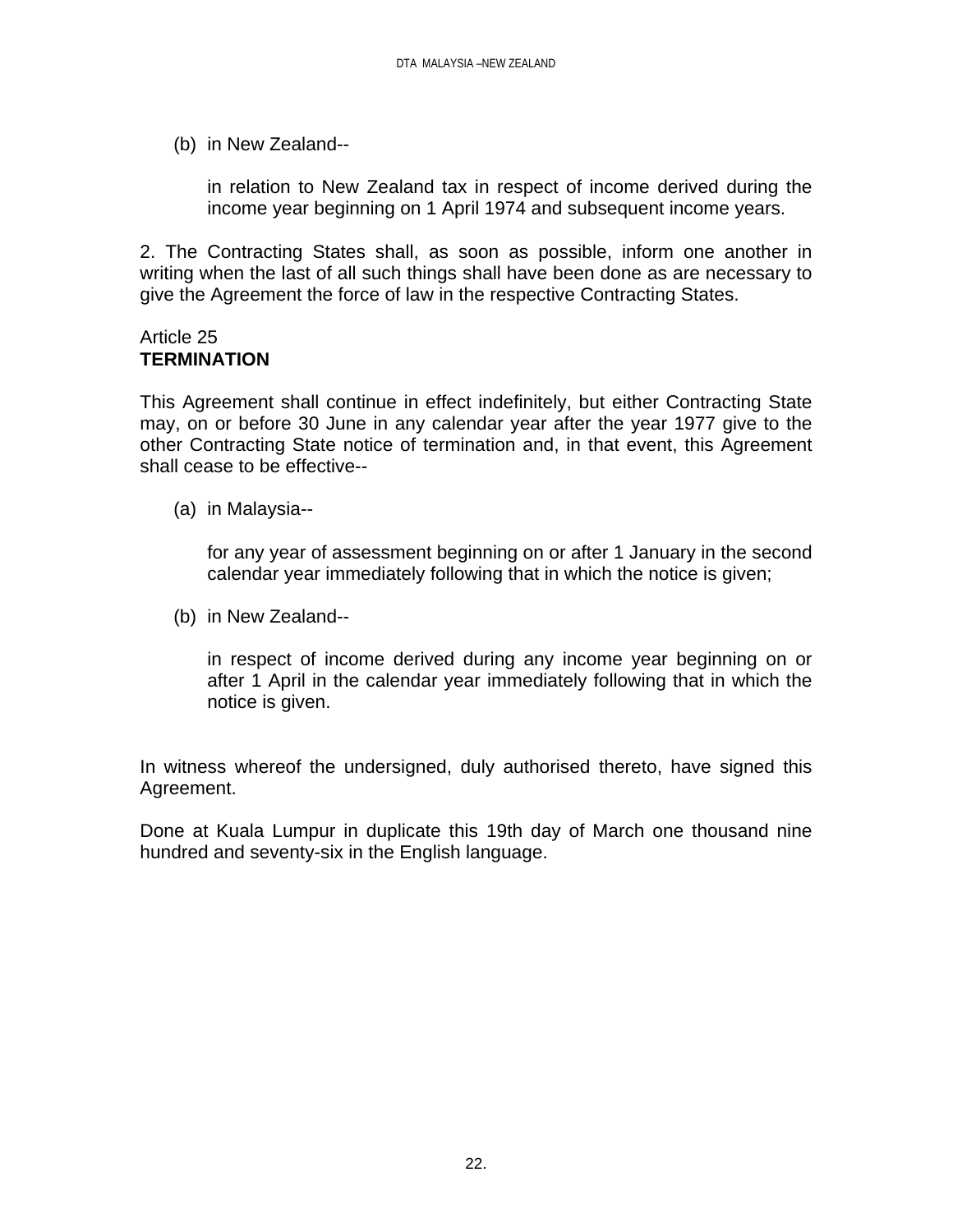#### **PROTOCOL TO THE AGREEMENT BETWEEN THE GOVERNMENT OF NEW ZEALAND AND THE GOVERNMENT OF MALAYSIA FOR THE AVOIDANCE OF DOUBLE TAXATION AND THE PREVENTION OF FISCAL EVASION WITH RESPECT TO TAXES ON INCOME**

The Government of New Zealand and the Government of Malaysia have agreed that the following provisions shall form an integral part of the Agreement:

1. In connection with Article 2:

The exclusion from the definition of "industrial or commercial profits" of income or profits referred to in subparagraphs (k) (ii) and (k) (iii) of paragraph 1 shall not be interpreted as preventing Malaysia from taking such income or profits into account for the purpose of calculating any deductions for capital expenditure on mines, plantation allowances and charges, or forestry allowances and charges, in accordance with the law of Malaysia relating to the taxes to which this Agreement applies by virtue of Article 1.

2. In connection with Article 4:

The term "contract" as used in subparagraph (b) of paragraph 4 shall be construed as not including a contract for the use of or the right to use any industrial, commercial or scientific equipment as referred to in subparagraph (a) (ii) of paragraph 3 of Article 10.

3. In connection with Article 20:

On or before 30 June in any calendar year after the year 1977 the Government of New Zealand may give to the Government of Malaysia written notice to the effect that the provisions of paragraph 3 of Article 20 shall cease to have force or effect and in that event, the provisions of those paragraphs shall cease to have any force or effect in New Zealand in respect of income derived during any income year beginning on or after 1 April in the calendar year immediately following that in which the notice is given. However the Government of New Zealand agrees to consult with the Government of Malaysia before giving any such notice.

This protocol shall enter into force on the same date as the Agreement.

Done at Kuala Lumpur in duplicate this 19th day of March one thousand nine hundred and seventy-six in the English language.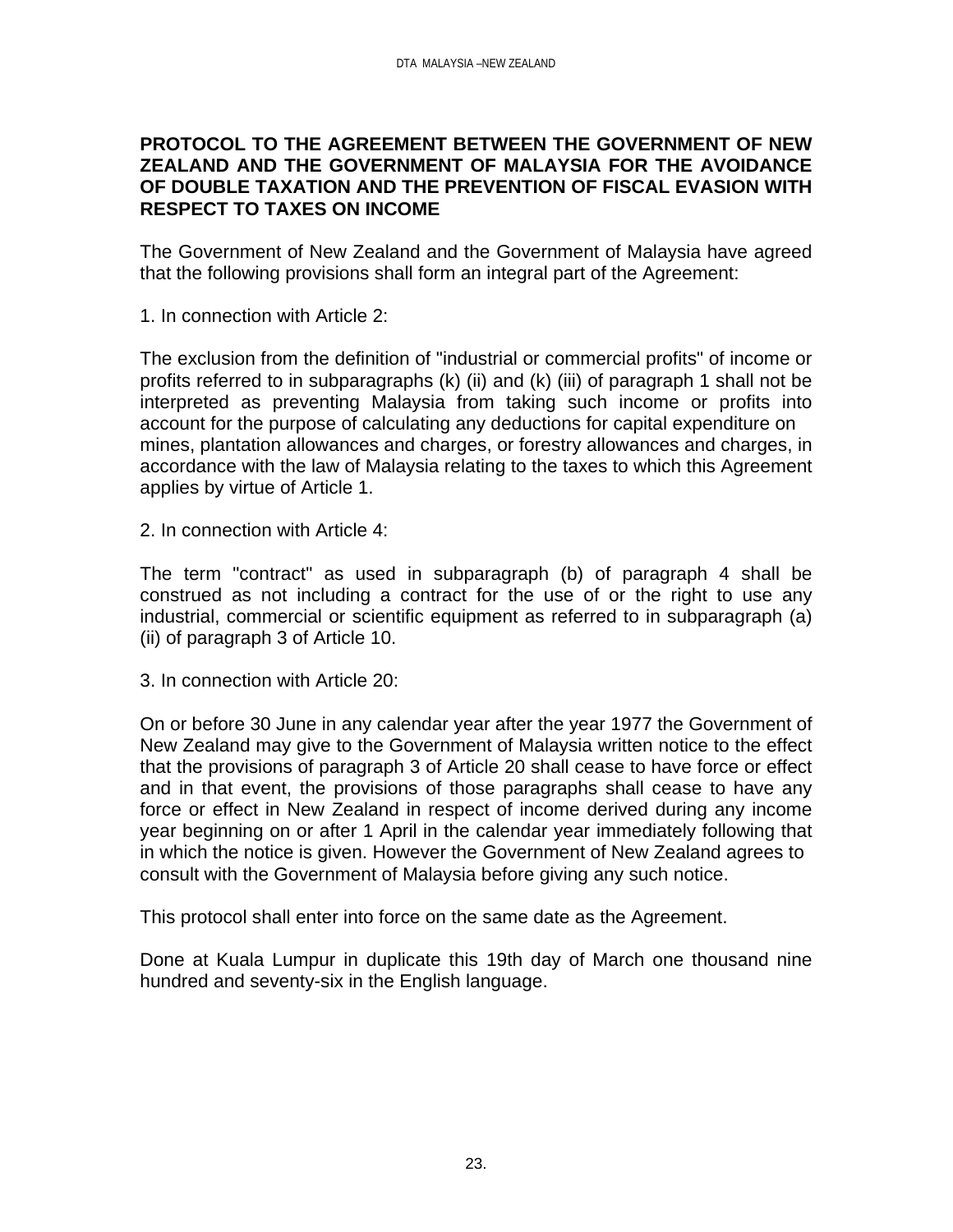P.U.(A) 225/1995 Signed: 14 July, 1994 Entered Into Force: 1 July 1996

### **SECOND PROTOCOL TO THE AGREEMENT BETWEEN THE GOVERNMENT OF MALAYSIA AND THE GOVERNMENT OF NEW ZEALAND FOR THE AVOIDANCE OF DOUBLE TAXATION AND THE PREVENTION OF FISCAL EVASION WITH RESPECT TO TAXES ON INCOME**

# GOVERNMENT OF MALAYSIA AND GOVERNMENT OF NEW ZEALAND

Having regard to the Agreement between the Government of New Zealand and the Government of Malaysia for the Avoidance of Double Taxation and the Prevention of Fiscal Evasion with respect to Taxes on Income done at Kuala Lumpur on 19 March 1976 (hereinafter referred to as "the Agreement") Have agreed that the following provisions shall form an integral part of the Agreement:

# **Article 1**

Subject to Article 21 of the Agreement, a New Zealand resident deriving interest from Malaysia being income referred to in paragraph 3. of Article 20 of the Agreement shall not be entitled to the benefit of that paragraph where the competent authority of New Zealand considered, after consultation with the competent authority of Malaysia that benefit is inappropriate, having regard to:

- (a) whether any arrangements have been entered into by any person for the purpose of taking advantage of paragraph 3. of Article 20 for the benefit of that person or any other person;
- (b) whether any benefit accrues or may accrue to any person who is neither a New Zealand resident nor a Malaysian resident;
- (c) the prevention of fraud or the avoidance of the taxes to which the Agreement applies;
- (d) any other matter which either competent authority considers relevant in the particular circumstances of the case, including any submissions from the New Zealand resident concerned.